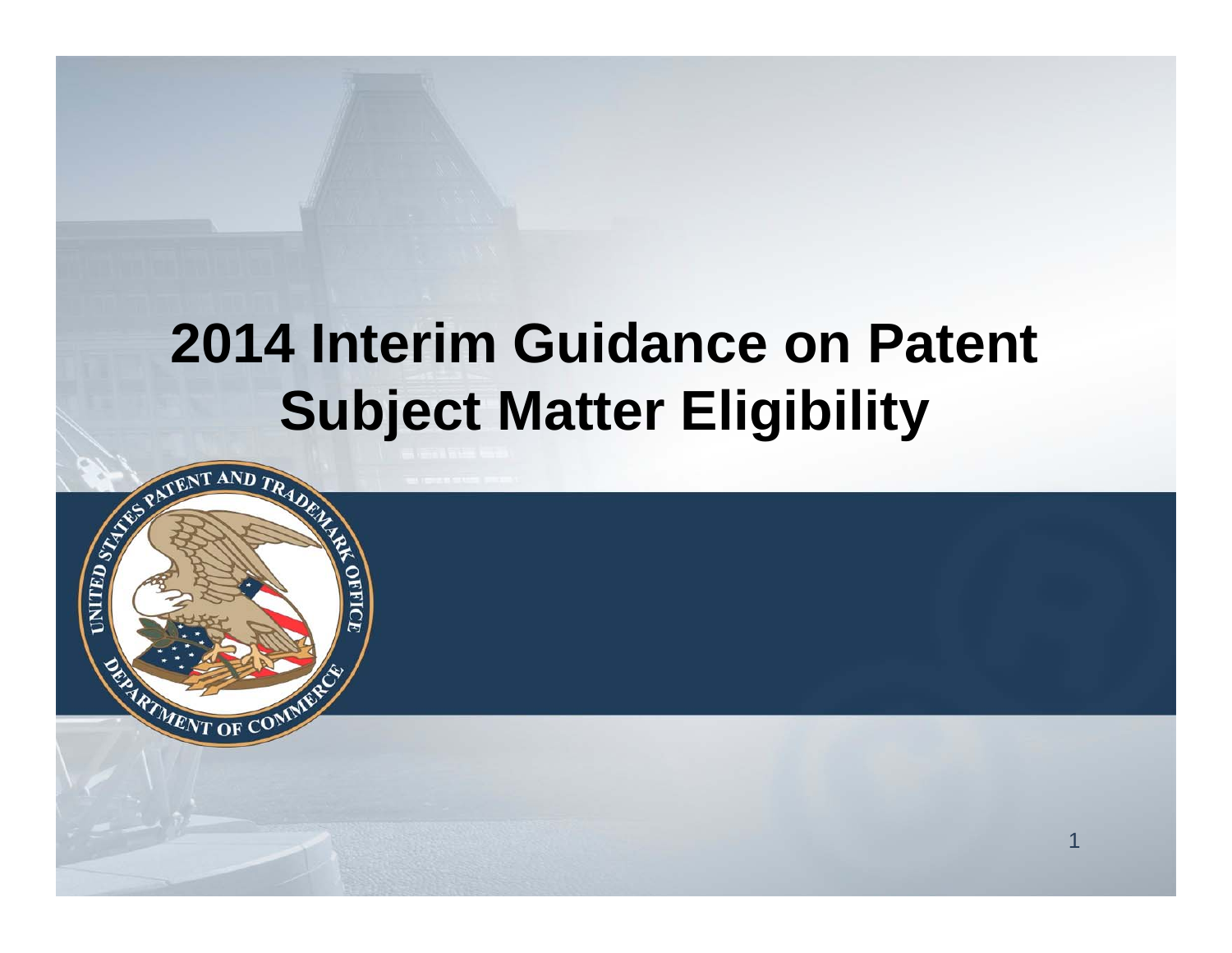

#### **Overview**

- **2014 Interim Guidance on Patent Subject Matter Eligibility** Issued Dec. 16, 2014, 79 FR 74618
	- For examination of all claims
	- Comprehensive view of subject matter eligibility under 35 U.S.C. § 101 that incorporates teachings from the full body of relevant case law
	- Reflects recent Supreme Court developments, particularly:
		- *Alice Corp*.: *Alice Corp. Pty. Ltd. v. CLS Bank Int'l* (2014)
		- *Myriad: Assoc. for Molecular Pathology v. Myriad Genetics, Inc. (2013)*
		- *Mayo: Mayo Collaborative Services v. Prometheus Labs. Inc.* (2012)
		- *Bilski: Bilski v. Kappos* (2010)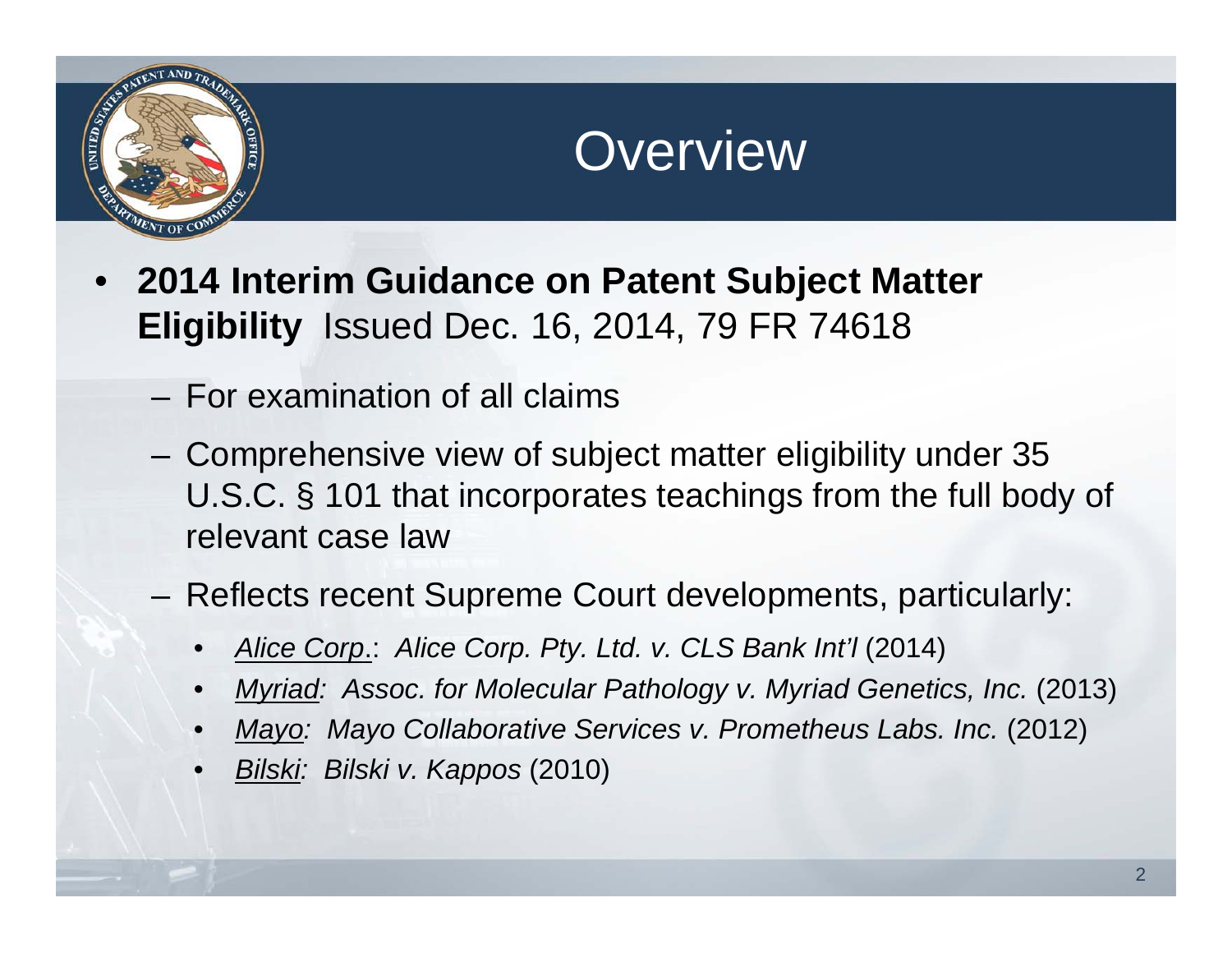

#### **Overview**

- This training will cover the core analysis in the 2014 Interim Eligibility Guidance
	- –Two-part analysis for eligibility under 35 U.S.C. § 101
	- –– Sample analysis
	- –– New form paragraphs
- Separate training modules with detailed examples will address:
	- –– Examination of claims reciting abstract ideas
	- –- Examination of claims reciting nature-based products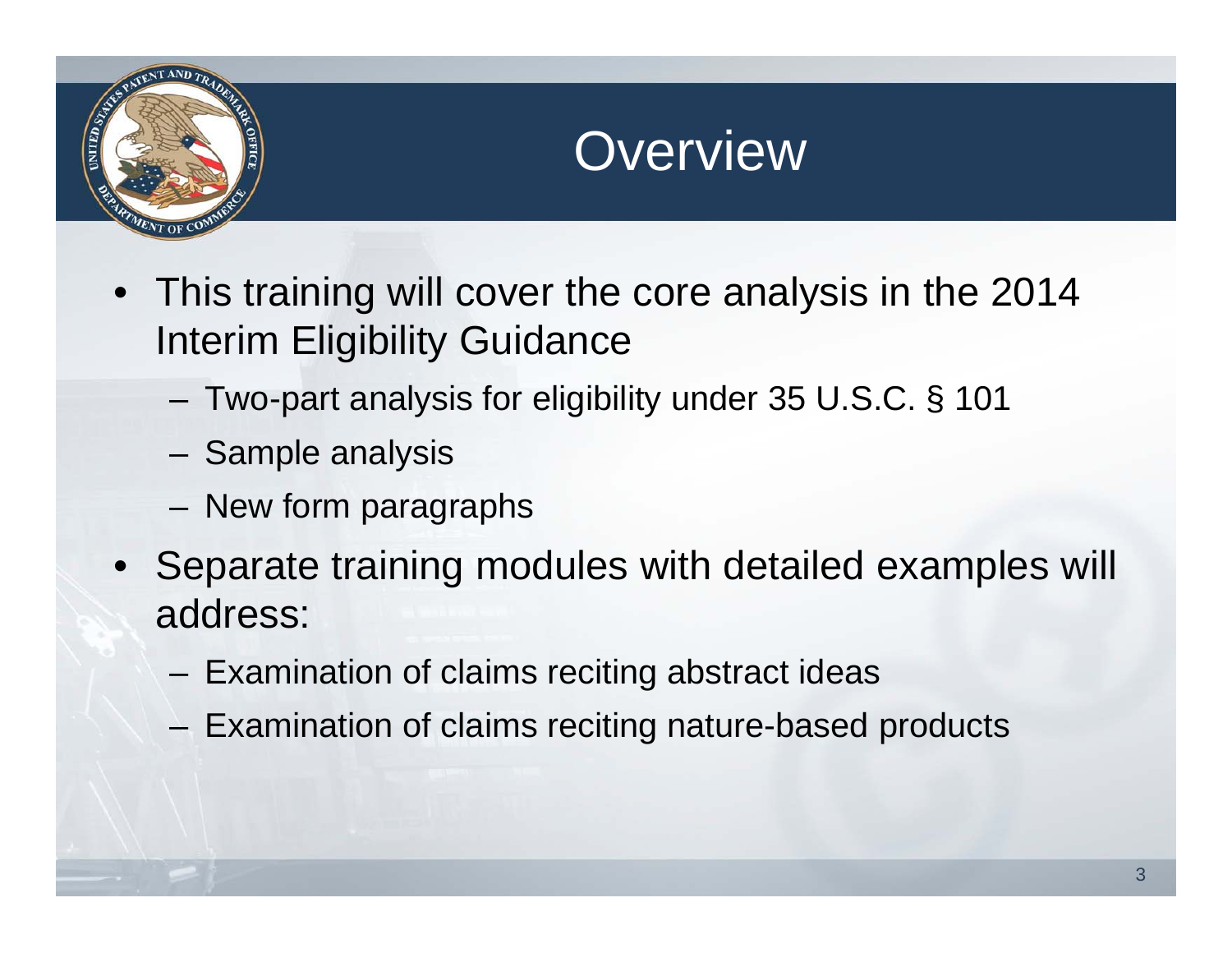

#### Overview

- • This 2014 Interim Eligibility Guidance:
	- –*Supplements* the June 25, 2014 Preliminary Instructions
	- – *Supersedes* the March 4, 2014 Procedure for Subject Matter Eligibility Analysis of Claims Reciting or Involving Laws of Nature/Natural Principles, Natural Phenomena, and/or Natural Products
	- –*Supersedes* MPEP 2106(II)(A), 2106(II)(B), and 2106.01
	- – *Supersedes* MPEP 2105 to the extent that the section suggests that "mere human intervention" necessarily results in eligible subject matter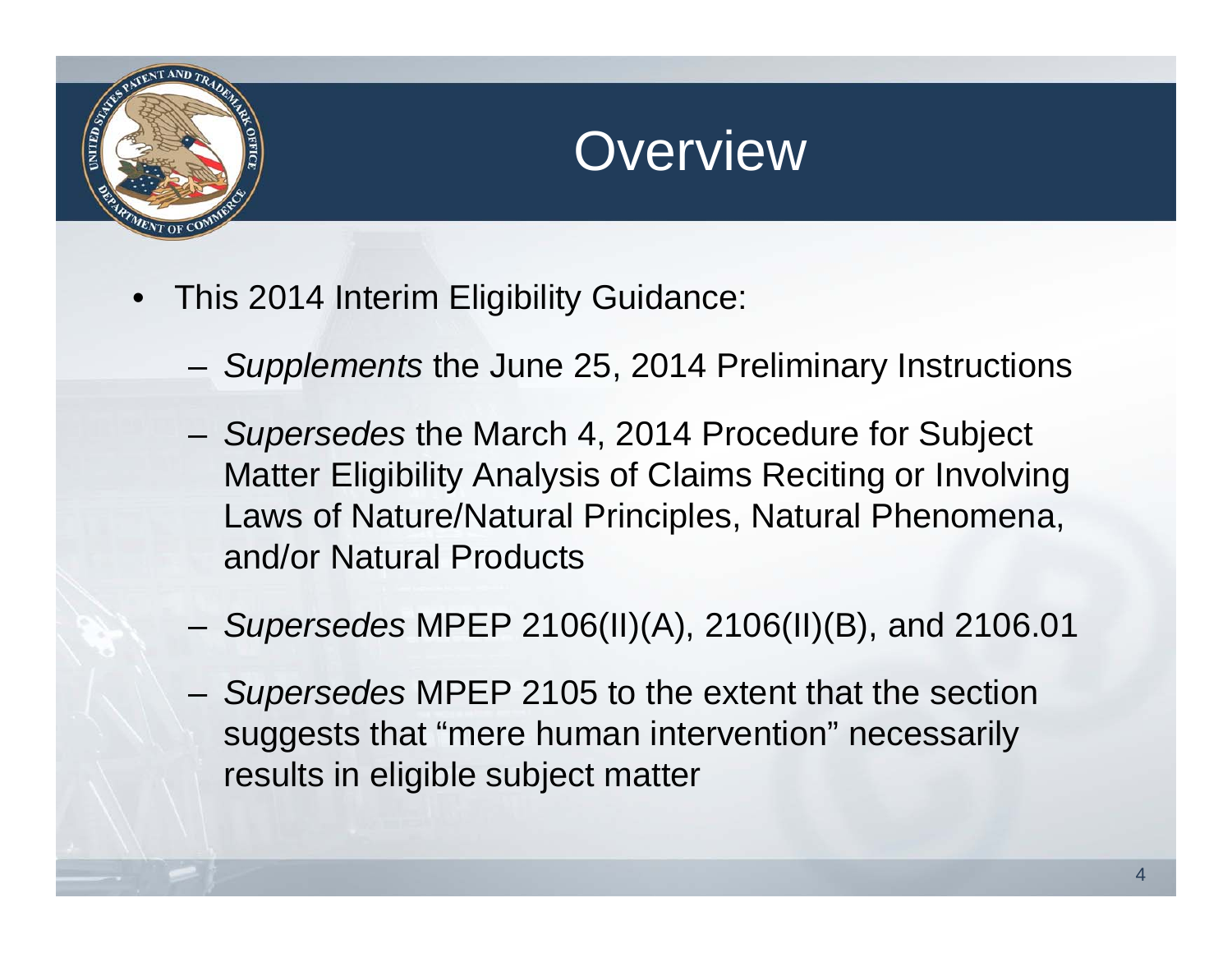

## Prepare for Analysis – What Has Applicant Invented?

- • Before analyzing for eligibility or any other patentability requirement:
	- Review the detailed disclosure and specific embodiments to understand what the applicant has invented
	- Determine the broadest reasonable interpretation (BRI) of the claims
		- Identify the boundaries of protection sought by applicant
		- Understand how the claims relate to and define what applicant has indicated as the invention
- $\triangleright$  See MPEP 2103 for more information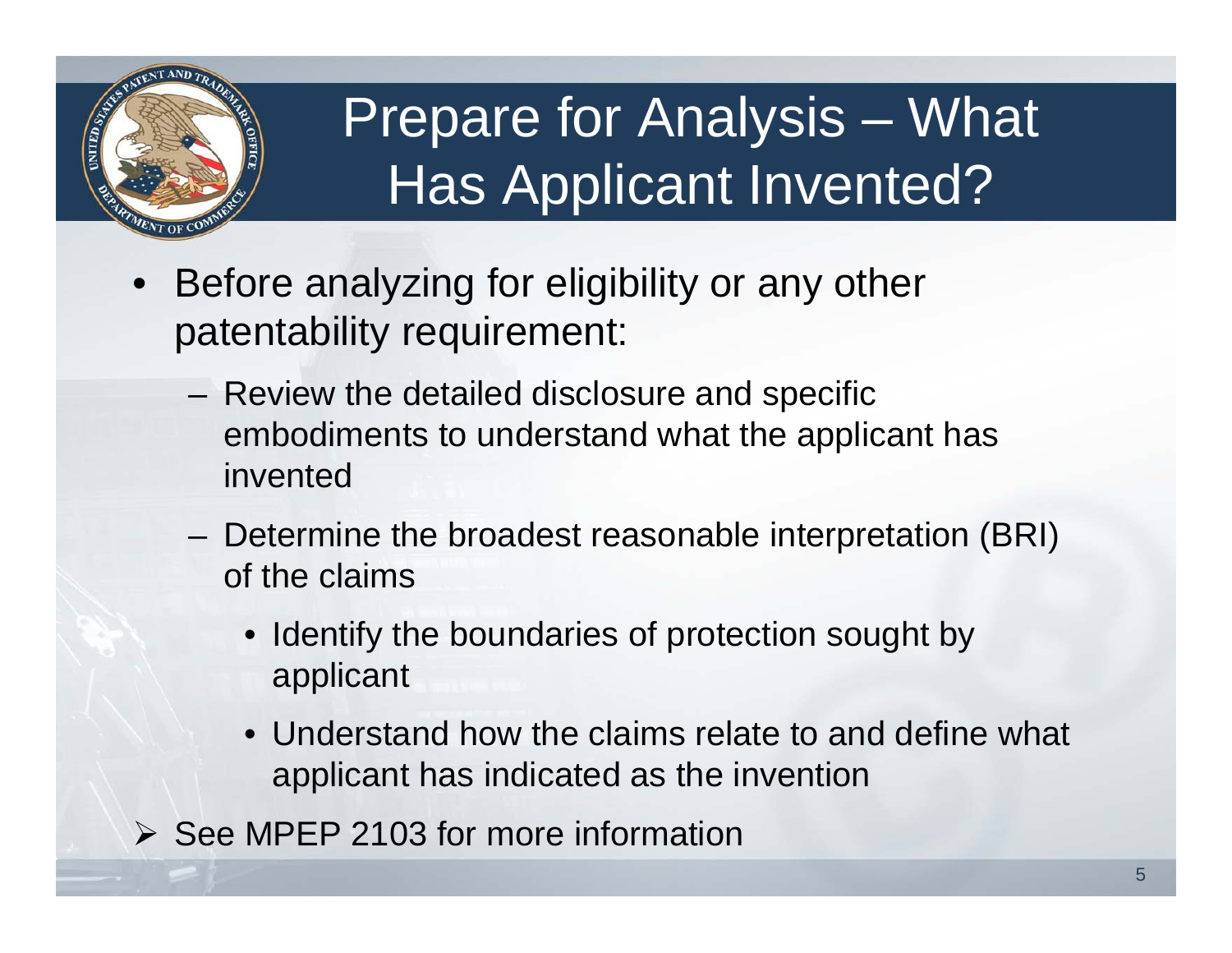

## §101 Subject Matter Eligibility Test for Products and Processes

Use the broadest reasonable interpretation (BRI) of the claim

Analyze the claim as a whole

Practice compact prosecution by fully examining under 35 U.S.C.§§102, 103, 112, and 101 (utility, inventorship, and double patenting) and nonstatutory double patenting

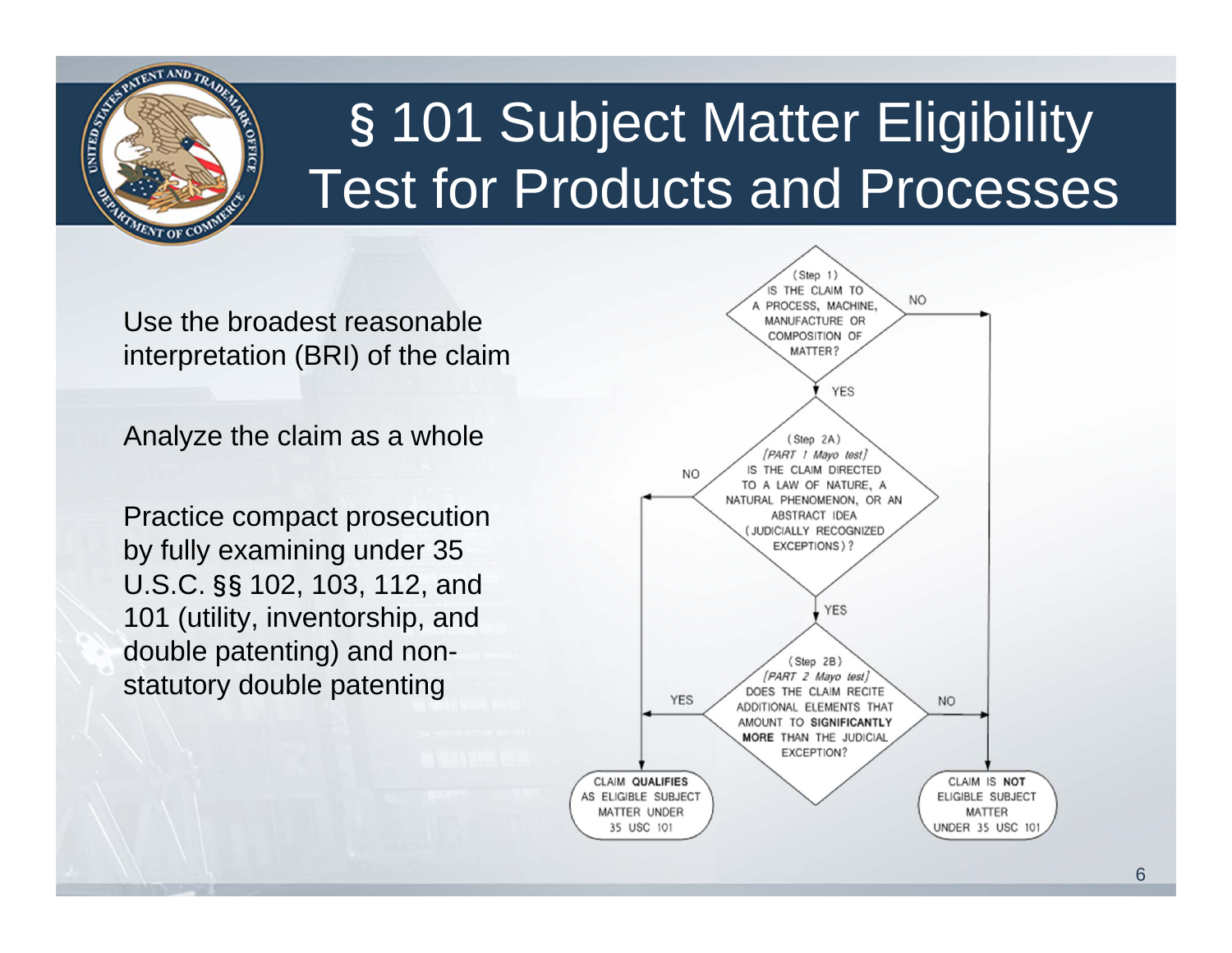

## **Step 1: Statutory Categories**

- Step 1: Is the claim directed to a process, machine, manufacture, or composition of matter?
	- The claim must be directed to one of the four patenteligible subject matter categories
		- *This step remains the same -* see MPEP 2106(I)
	- If no, the claim is *not eligible* and should be rejected as being drawn to non-statutory subject matter
		- *Use revised form paragraphs 7.05 and 7.05.01*
	- If yes, proceed to Step 2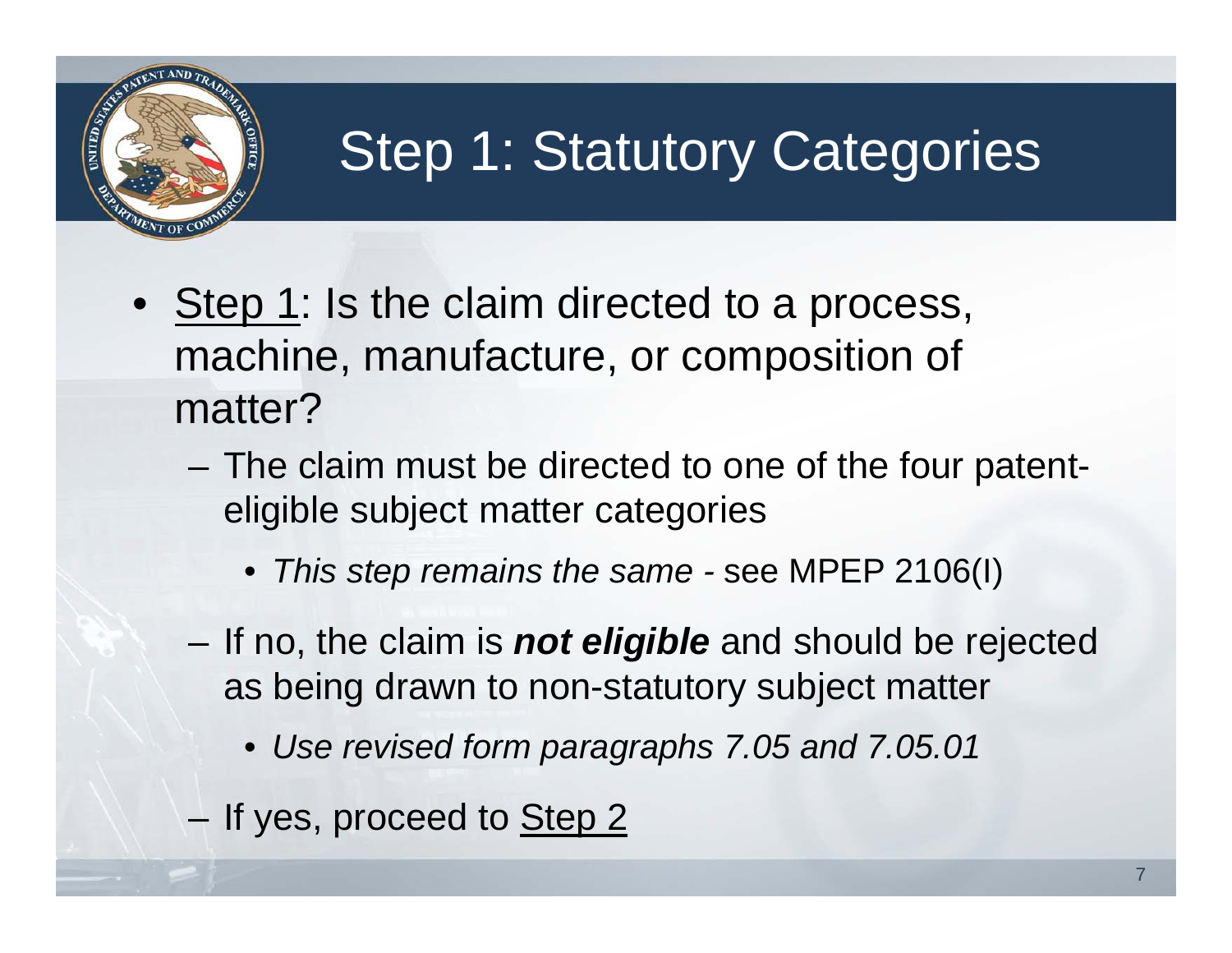

### Step 2: Judicial Exceptions

- Step 2: This is a two-part analysis to determine whether a claim that is directed to a judicial exception recites additional elements that amount to significantly more than the exception
	- This analysis should be used for all claims
		- *This step differs from previous guidance*
	- See MPEP 2106(II) for a discussion of judicial exceptions – commonly called "laws of nature, natural phenomena, and abstract ideas"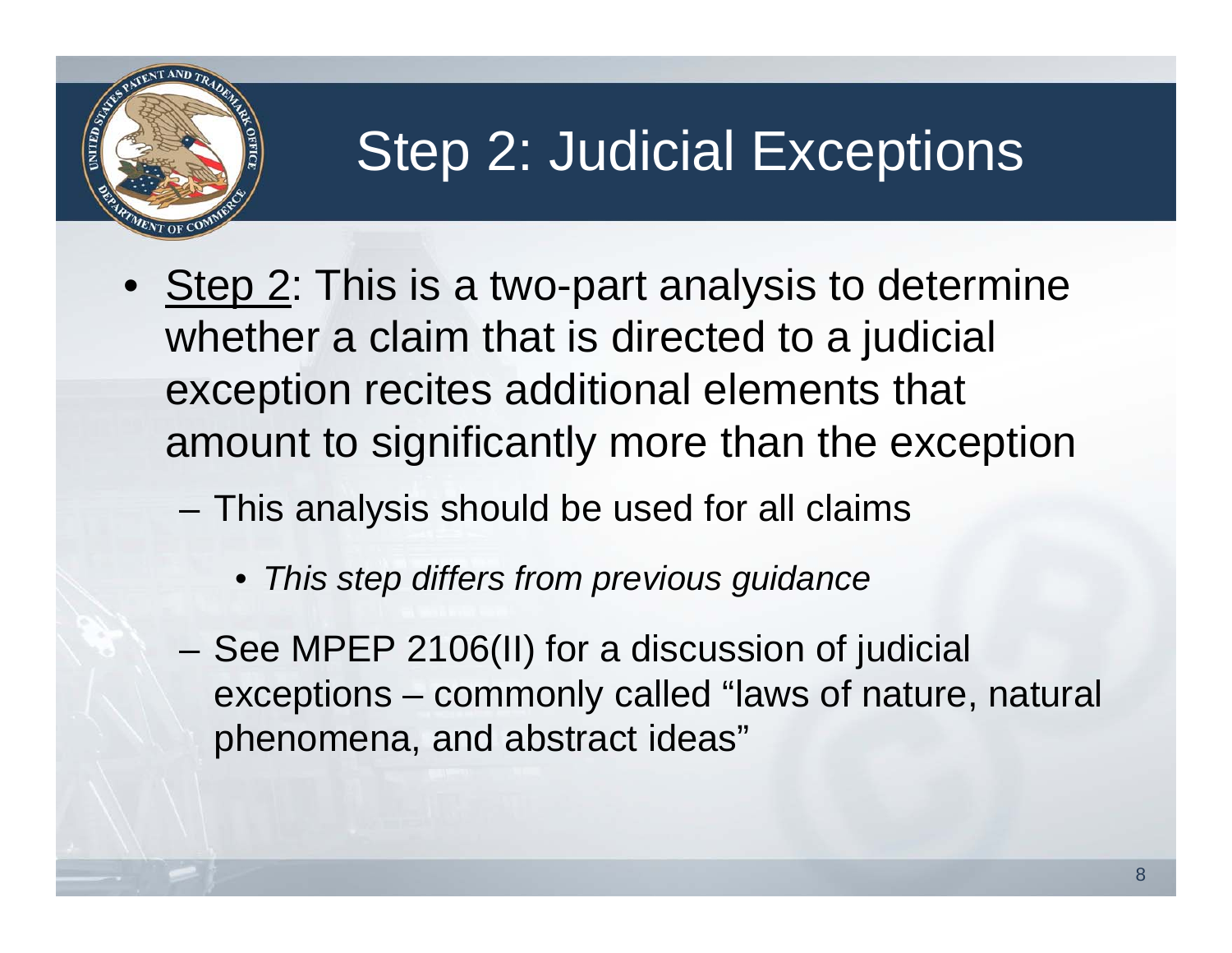## Step 2A: "Directed to" a Judicial Exception

- • Step 2A: Is the claim **directed** to a law of nature, a natural phenomenon, or an abstract idea?
	- If no, the claim is *eligible* and examination should continue for patentability
		- Ex., a claim to a computer including only a memory and a microprocessor is not directed to an exception
	- $\triangleright$  If yes, proceed to Step 2B to analyze whether the claim as a whole amounts to significantly more than the exception
		- Claims that are directed to an exception are not necessarily ineligible – they require further analysis to determine eligibility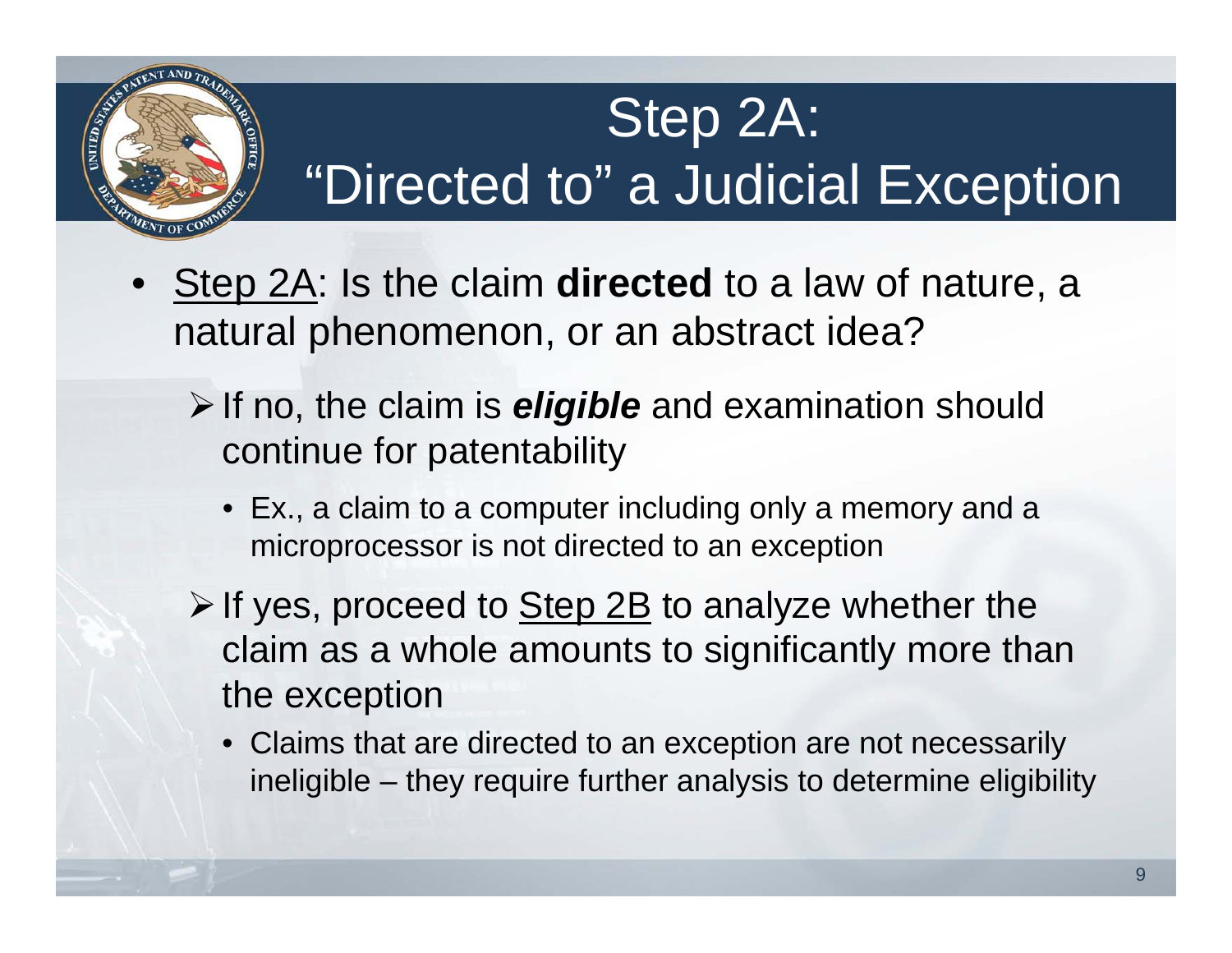## Step 2A: "Directed To" an Exception

- "Directed to" means the exception is recited in the claim, *i.e.*, the claim **sets forth** or **describes** the exception
	- *Example:* "A machine comprising elements that operate in accordance with F=ma."
	- The claim recites the law of nature that force equals mass times acceleration (F=ma) and is therefore directed to an exception
	- Step 2A: YES Further eligibility analysis needed

\* If the claim recites an exception, but when viewed as a whole, clearly does not seek to "tie up" the exception, use the "streamlined analysis" discussed at slide 30.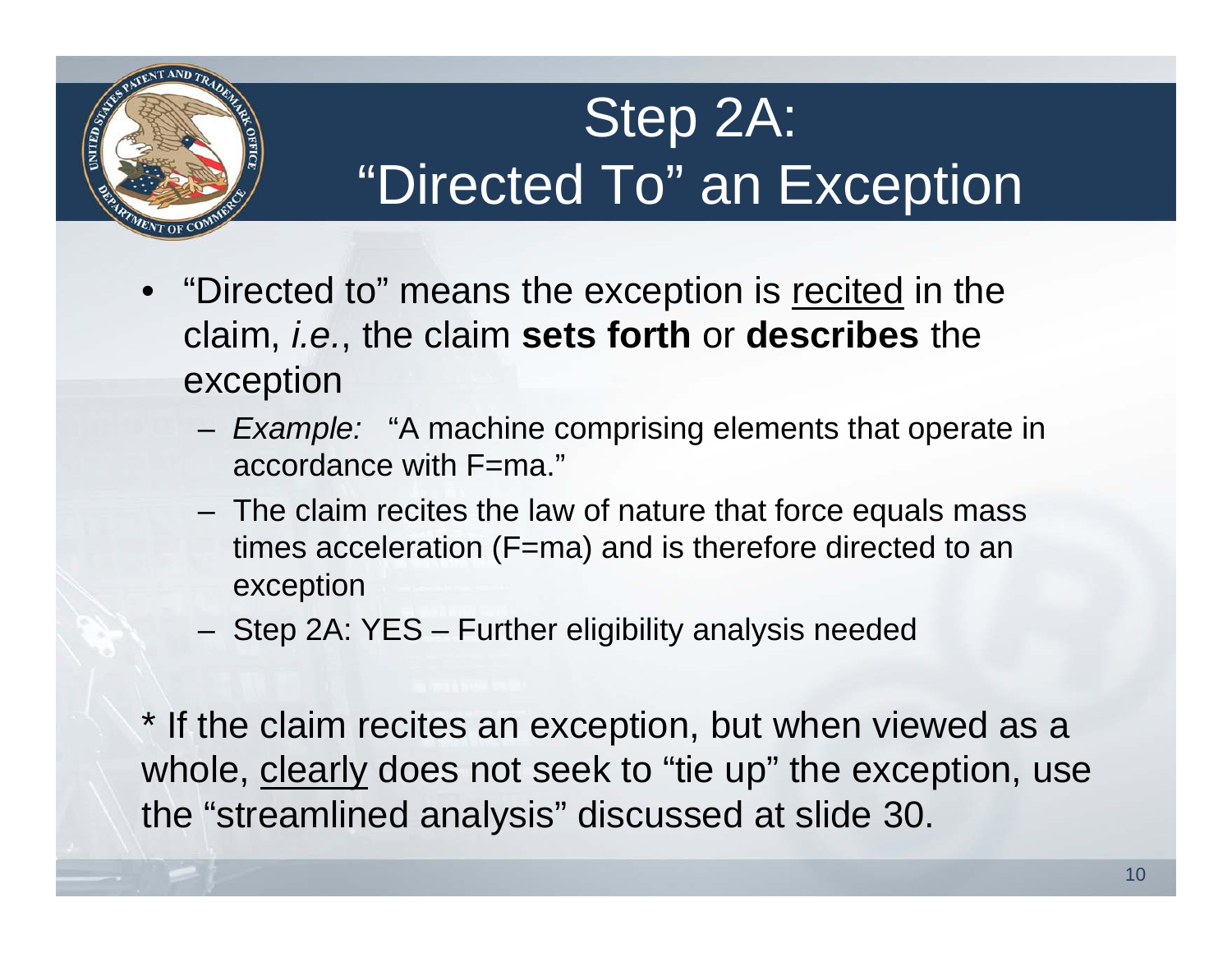## Step 2A: Not "Directed To" an Exception

- • If the invention is merely *based on* or *involves* an exception, but the exception is not set forth or described in the claim, the claim is **not** directed to an exception (Step 2A: NO) and is eligible
	- *Example*: "A teeter-totter comprising an elongated member pivotably attached to a base member, having seats and handles attached at opposing sides of the elongated member"
		- This claim is based on the concept of a lever pivoting on a fulcrum, which involves the natural principles of mechanical advantage and the law of the lever
		- However, this claim does not recite these natural principles (Step 2A: NO) and thus is eligible without further analysis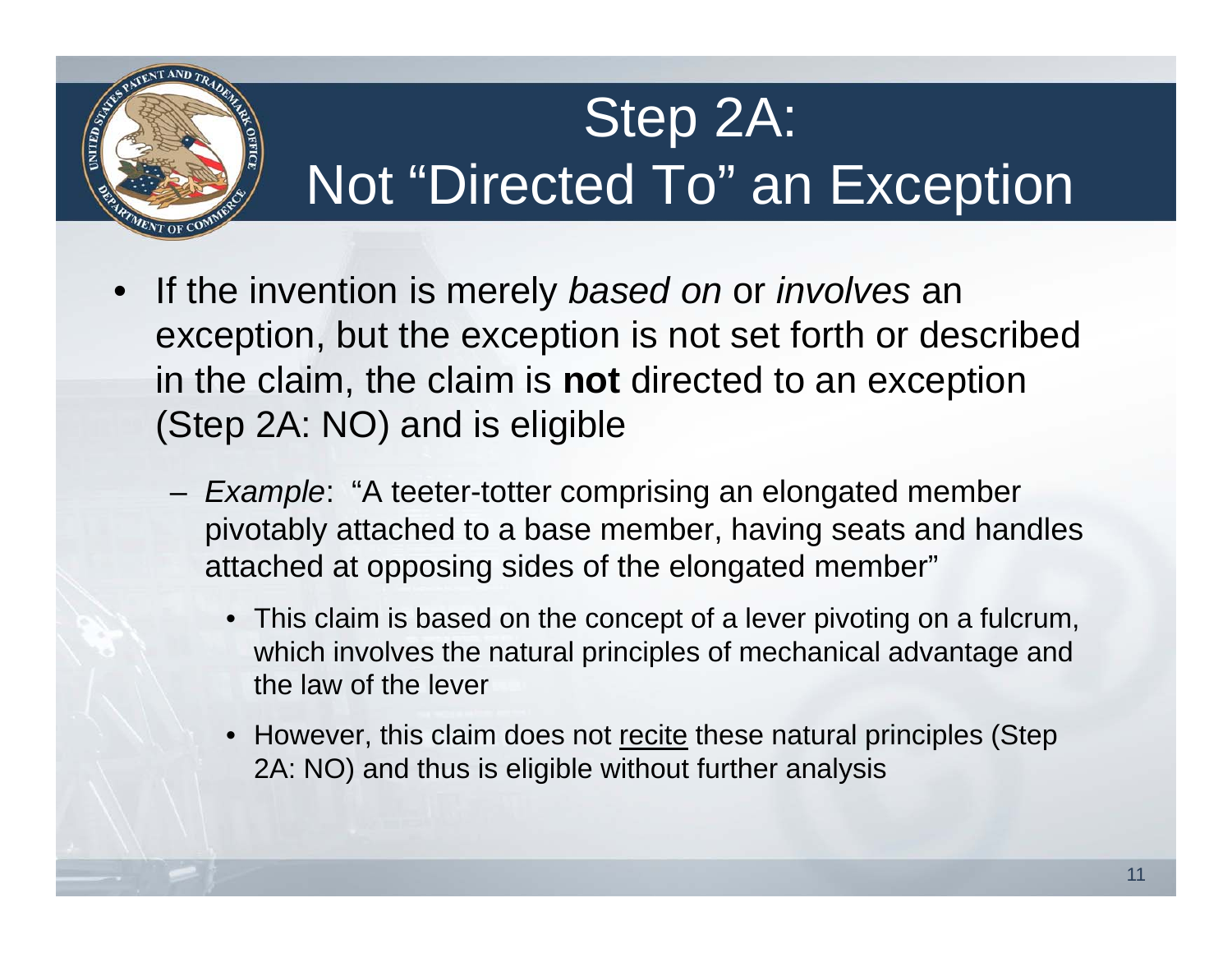## Step 2A:

## Directed to a "Judicial Exception"

- Law of Nature, Natural Phenomenon, Abstract Idea
	- These are the labels commonly used by the courts, but there is no bright line between the exceptions. For example, courts have labelled mathematical formulas as both abstract ideas and laws of nature, and have labelled "products of nature" as natural phenomena and laws of nature.
- Identify the exception recited in the claim:
	- The analysis is the same regardless of what the exception is called, so it is sufficient to identify the concept recited in the claim as being at least one type of exception
	- Even narrowly defined exceptions will trigger an eligibility analysis, *e.g.*, a highly detailed mathematical formula is still a judicial exception
	- A claim that recites an exception is not automatically ineligible and will be patent eligible if it passes Step 2B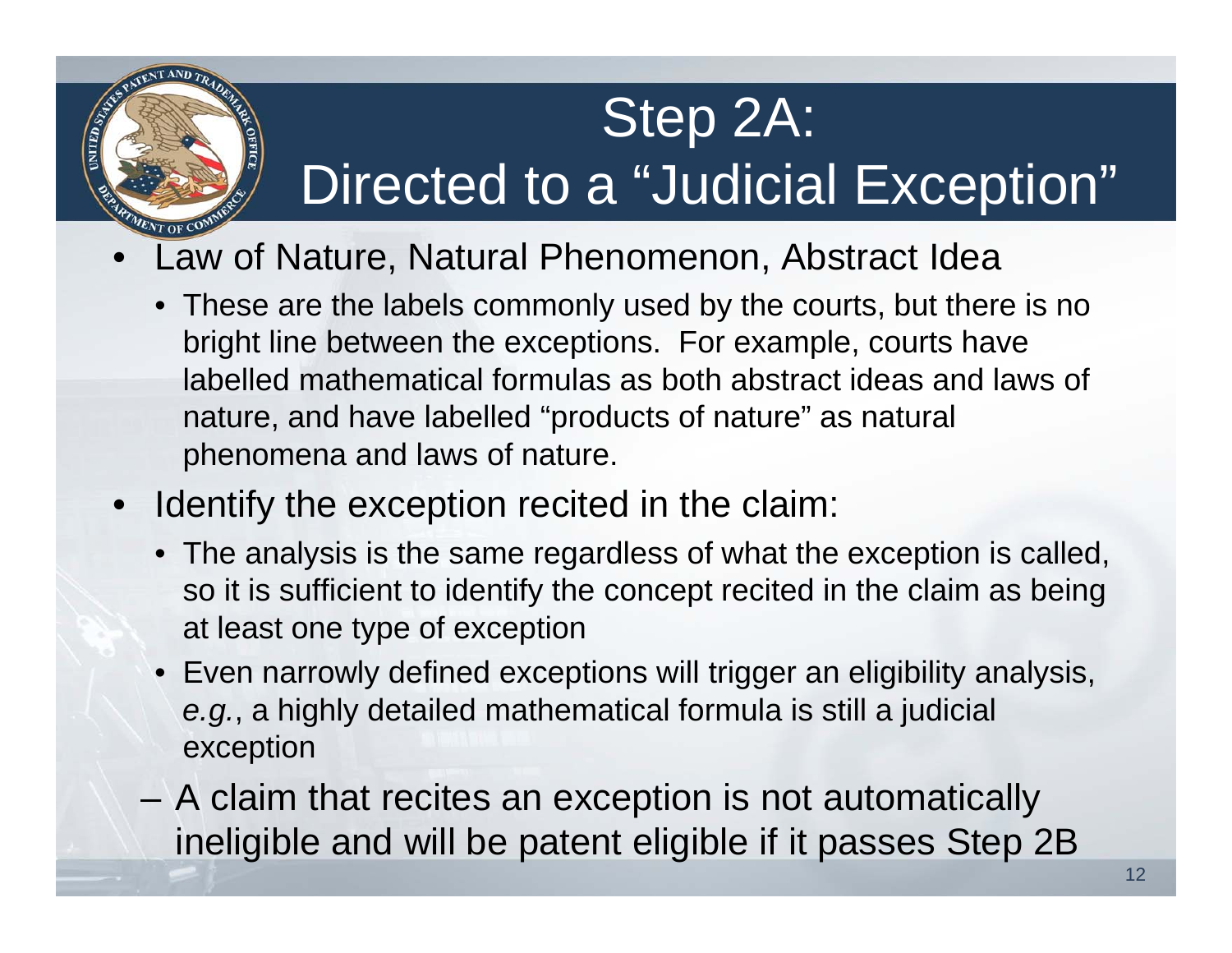

## Step 2A: Laws of Nature/ Natural Phenomena

- • The types of concepts that fall under "Laws of Nature" and "Natural Phenomena" include:
	- –- Naturally occurring principles
		- Physical, chemical or biological principles, for instance
	- Naturally occurring substances
	- Substances that do not have markedly different characteristics compared to what occurs in nature

#### •Examples:

- An isolated DNA
- A correlation that is the consequence of how a certain compound is metabolized by the body
- Electromagnetism to transmit signals
- The chemical principle underlying the union between fatty elements and water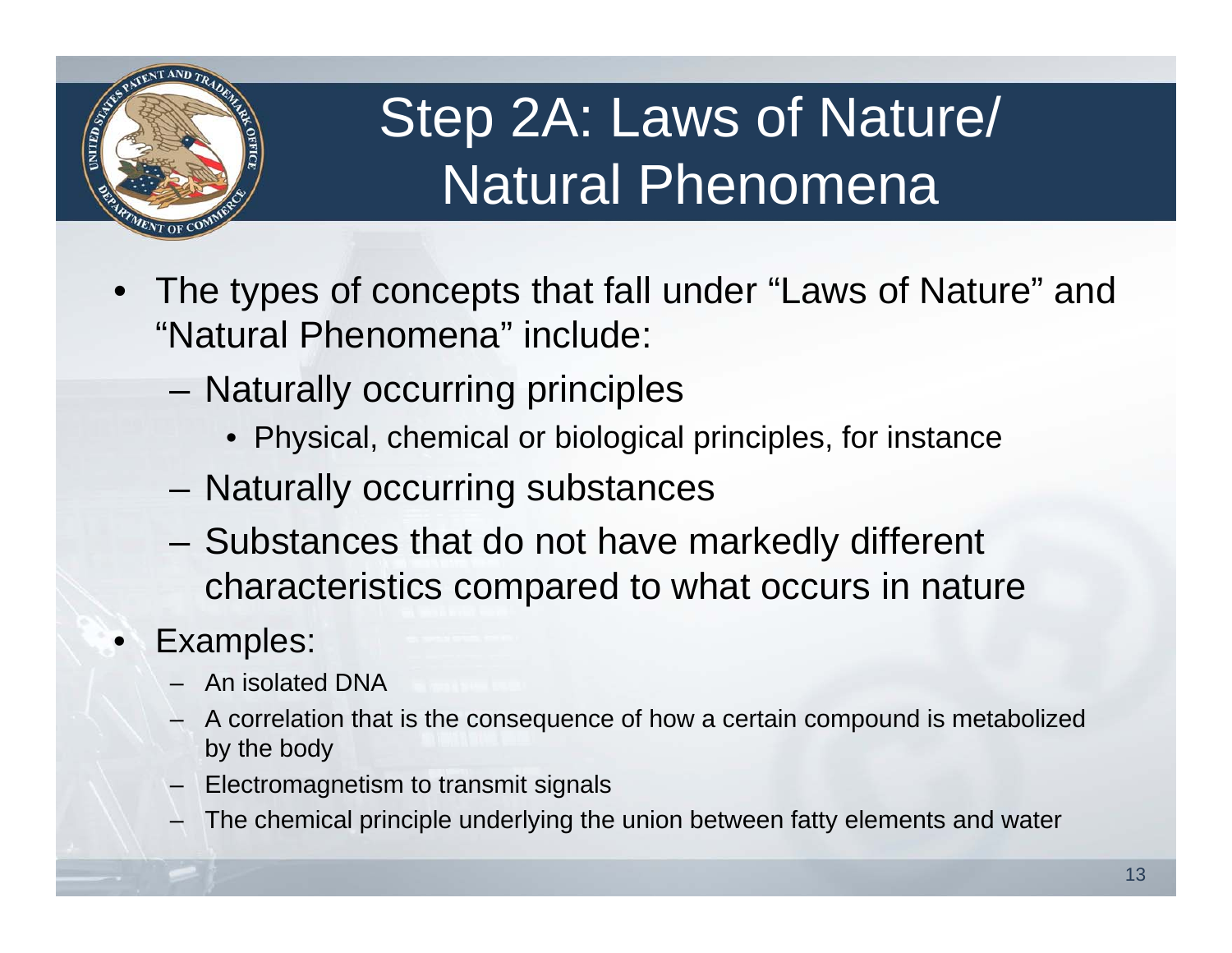

## Step 2A: Claims Directed to Nature-Based Products

- • Nature-based products are those products derived from natural sources that require closer scrutiny to determine whether they fall within a judicial exception
	- The term "nature-based" as used in the guidance includes both eligible and ineligible products
	- Eligible nature-based products are those that exhibit markedly different characteristics from any naturally occurring counterpart
	- Nature-based products that (i) are naturally occurring or (ii) are not naturally occurring but have characteristics that are not markedly different from a naturally occurring counterpart fall within an exception (law of nature or natural phenomena)
- •*See Detailed Training on Analyzing Nature-Based Products*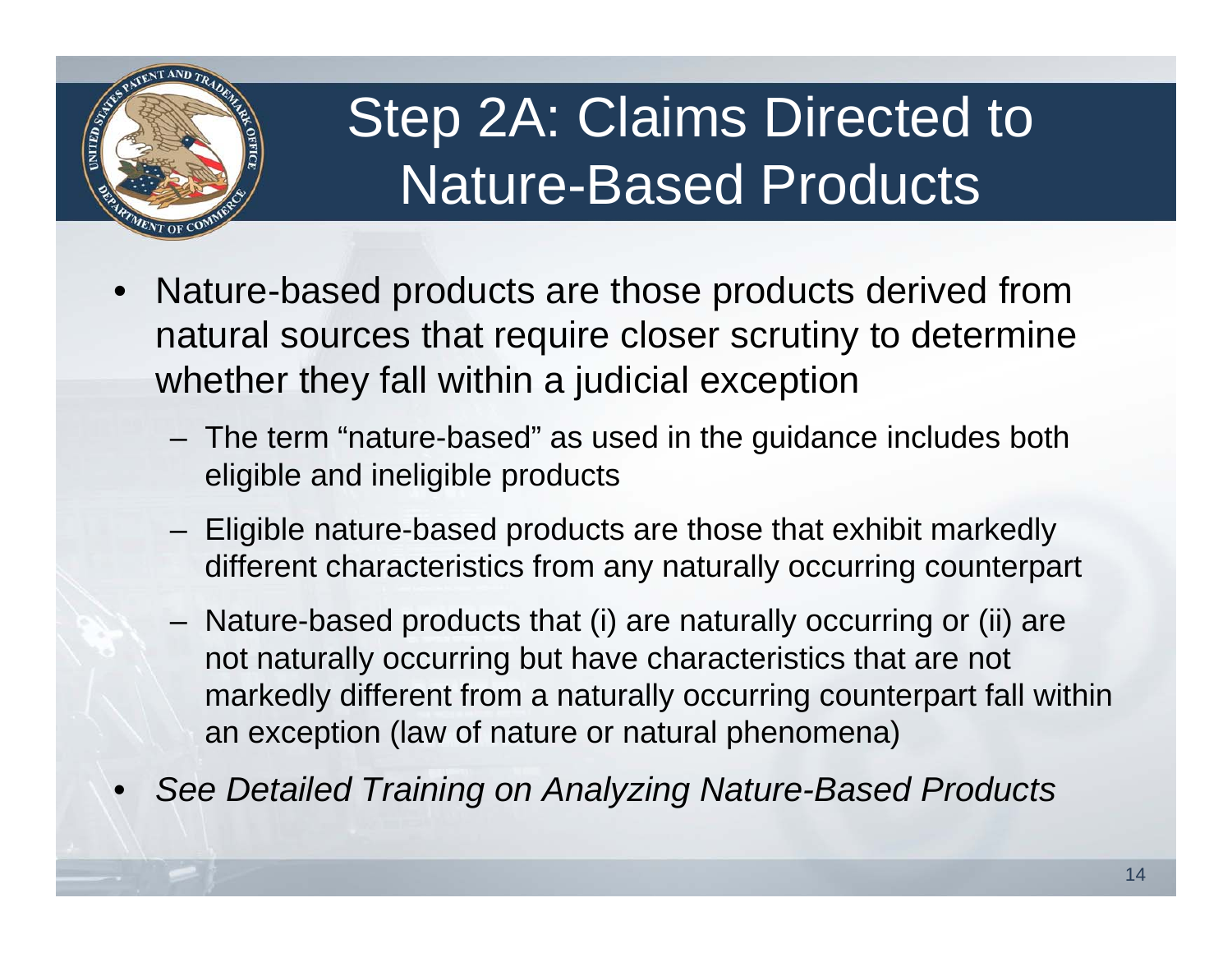

#### Step 2A: Abstract Ideas

- • The types of concepts that fall under "Abstract Ideas" have been identified by the courts only by example, and include:
	- Fundamental economic practices
	- Certain methods of organizing human activities
	- Ideas, themselves
	- Mathematical relationships/formulas
- • When making a rejection, specifically identify the abstract idea (*e.g.*, the claim recites the steps of creating a contractual relationship), instead of categorizing it as a certain type of idea (*e.g.*, economic)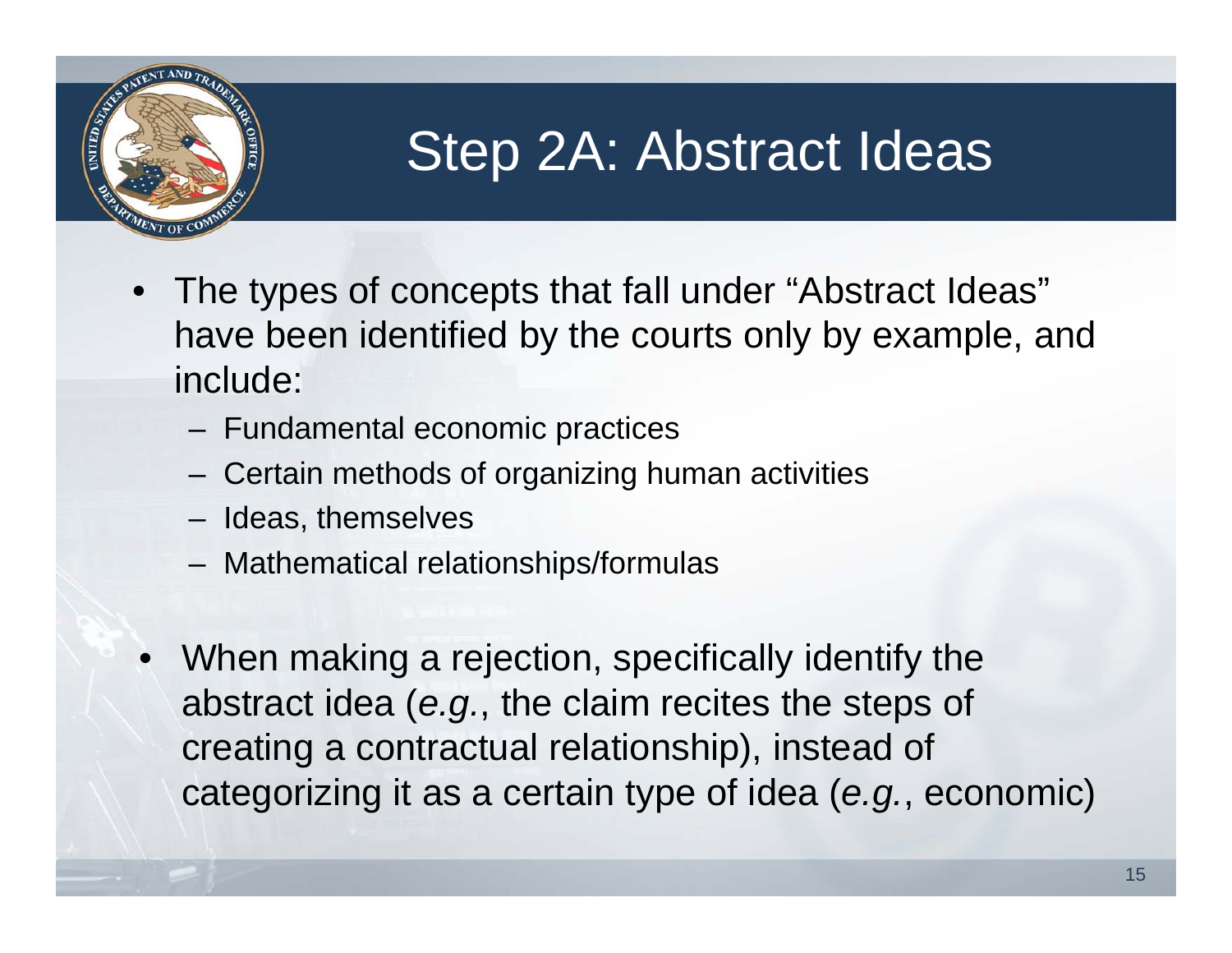

# Step 2A: Examples of Abstract Ideas

- Mitigating settlement risk
- Hedging
- Creating a contractual relationship
- Using advertising as an exchange or currency
- Processing information through a clearinghouse
- Comparing new and stored information and using rules to identify options
- Comparing a patient's gene with the wild-type gene, and identifying any differences that arise
- Using categories to organize, store, and transmit information
- Organizing information through mathematical correlations
- Managing a game of Bingo
- The Arrhenius equation for calculating the cure time of rubber
- A formula for updating alarm **limits**
- A mathematical formula relating to standing wave phenomena
- A mathematical procedure for converting one form of numerical representation to another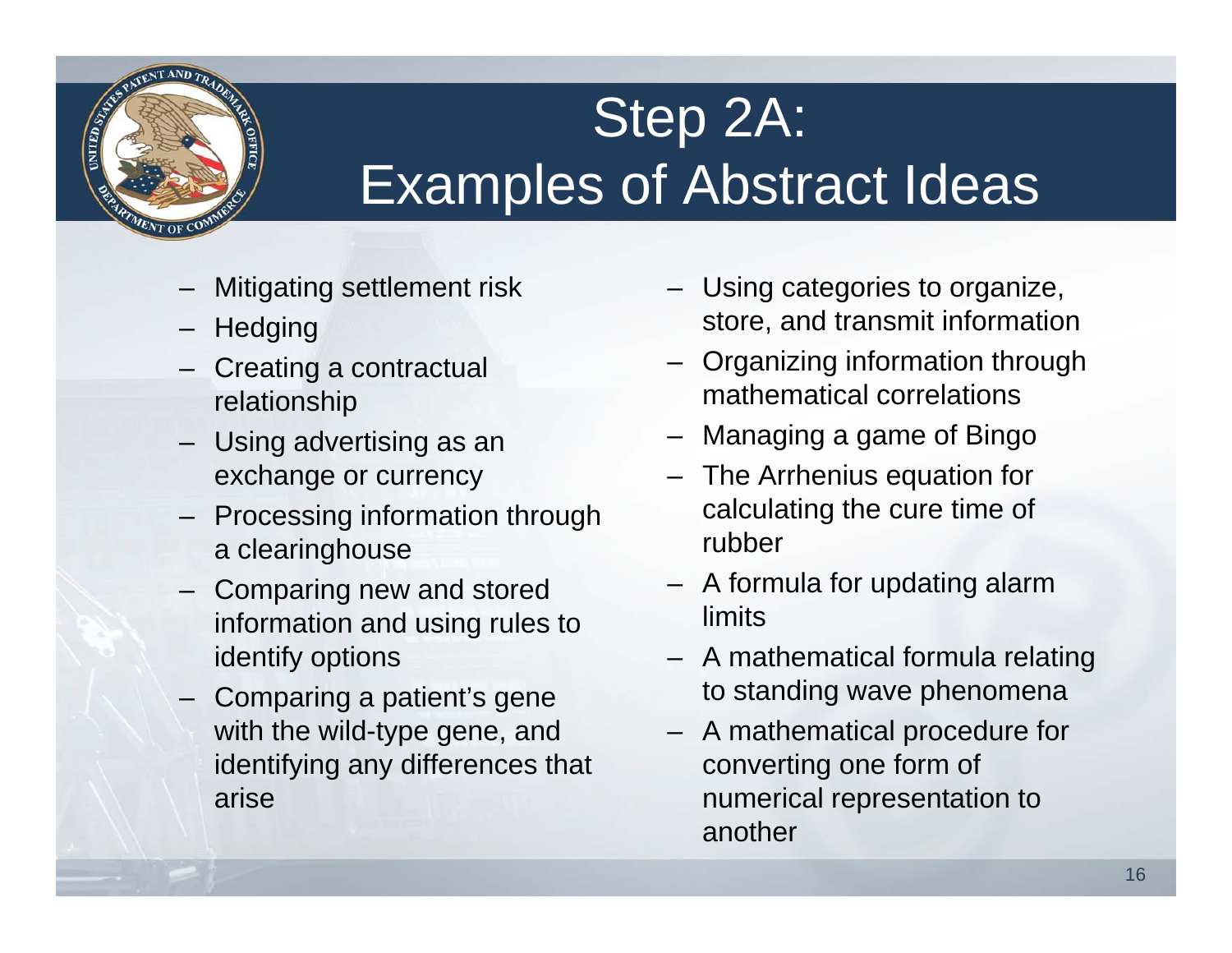

### Step 2A: Abstract Ideas

- To identify an abstract idea in a claim, keep in mind what applicant invented
	- Compare the claimed concept to the types of ideas courts have found as abstract
- • Remember that software or business methods are not excluded categories of subject matter
	- –'Software' is not automatically an abstract idea
	- While some software may include an abstract idea (such as a step that employs a mathematical relationship), further analysis of the claim as a whole would be required to determine eligibility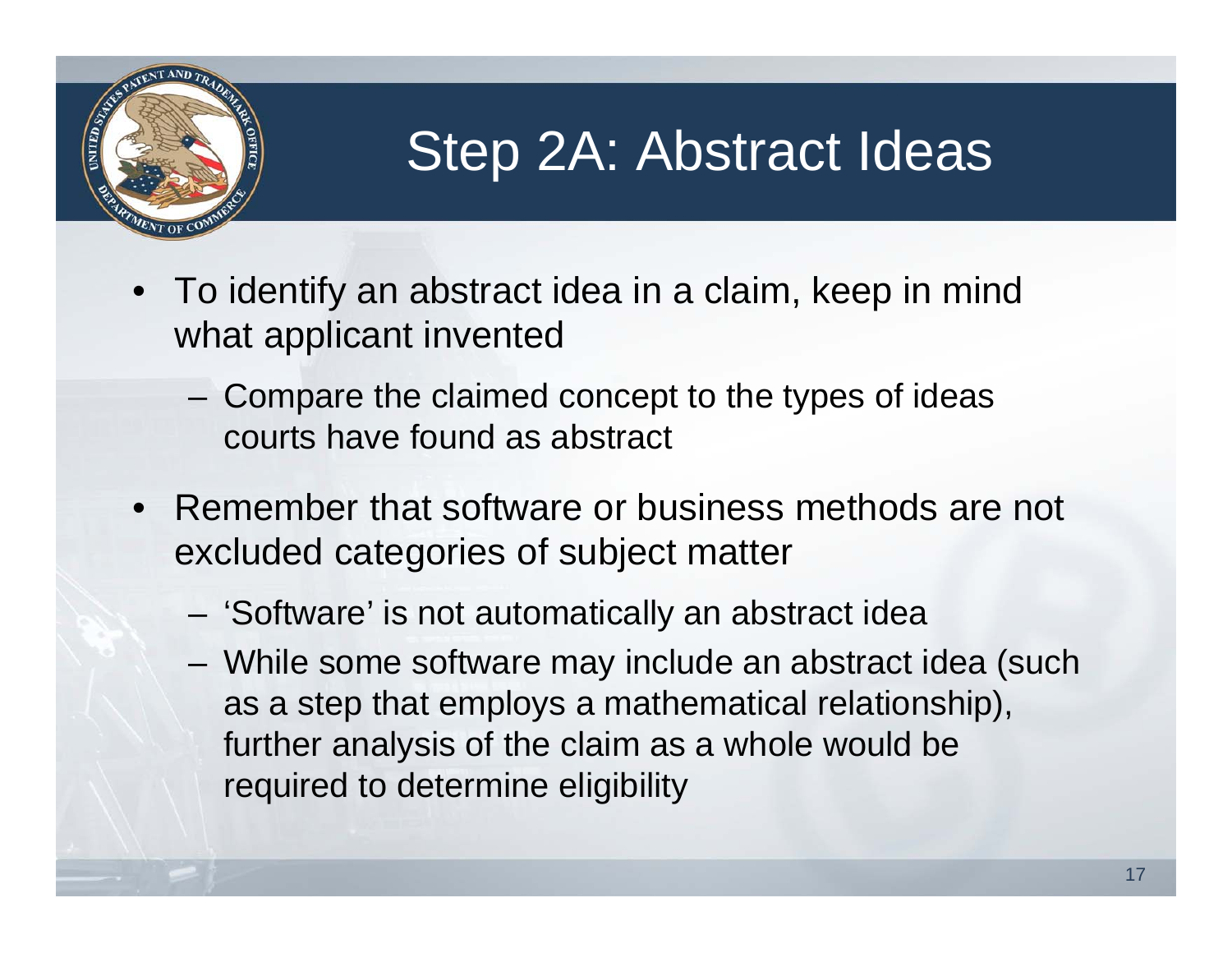

- If the claim is not directed to an exception, the claim is eligible.
	- –– Step 2A: NO



- If the claim is directed to an exception, proceed to Step 2B to determine whether the claim amounts to significantly more than the exception.
	- Step 2A: YES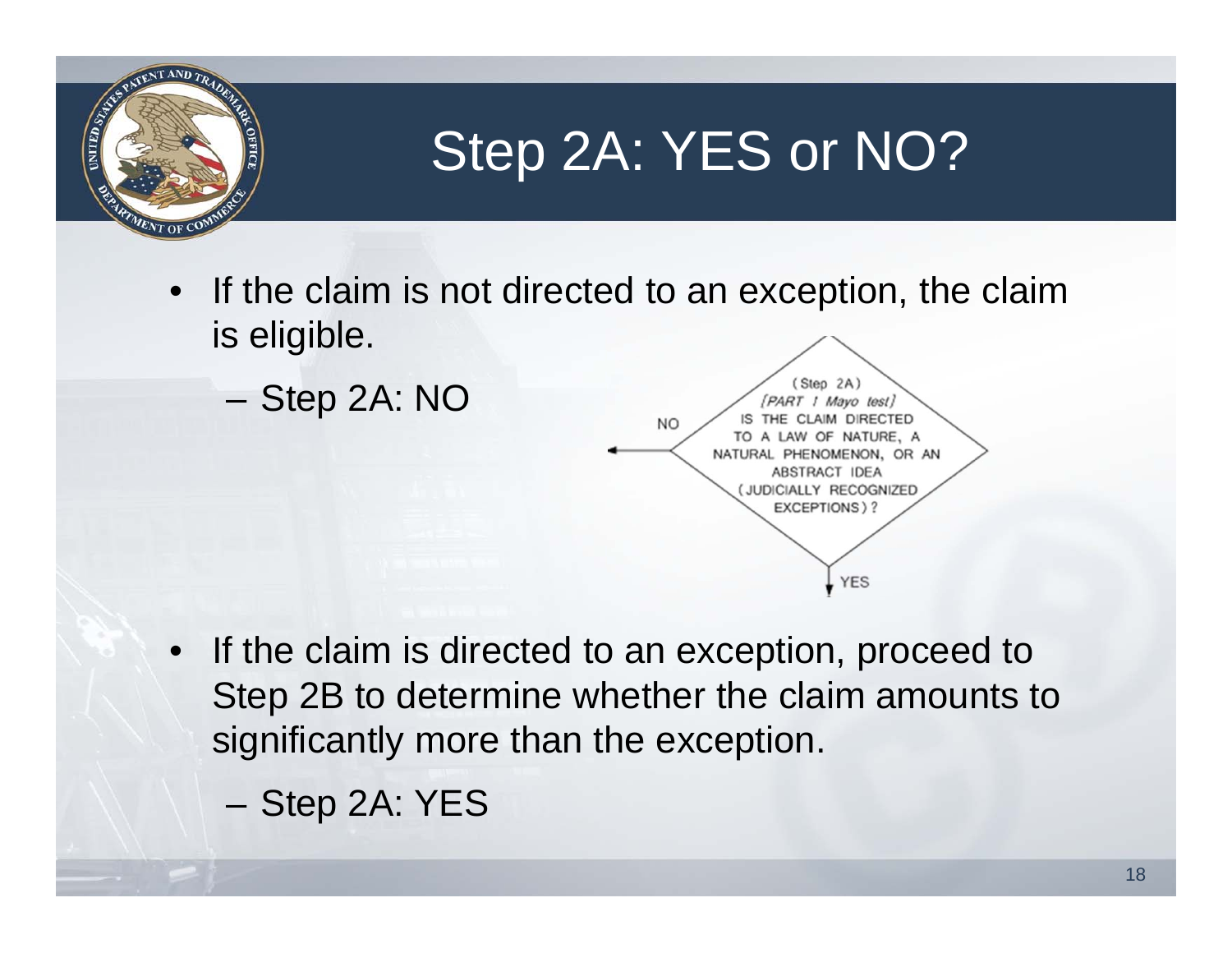

#### Step 2B: Does the Claim as a Whole Amount to Significantly More than the Judicial Exception?

- Determine whether any element, or combination of elements, in the claim is sufficient to ensure that the claim amounts to **significantly more** than the judicial exception
	- Analyze each claim as a whole
	- Consider the additional elements claimed with the exception, both individually and as an ordered combination, to ensure that the claim describes a product or process that **applies** the exception in a meaningful way
	- While this analysis no longer weighs factors, the considerations for significantly more are similar to those in the prior *Bilski* and *Mayo/Myriad* guidance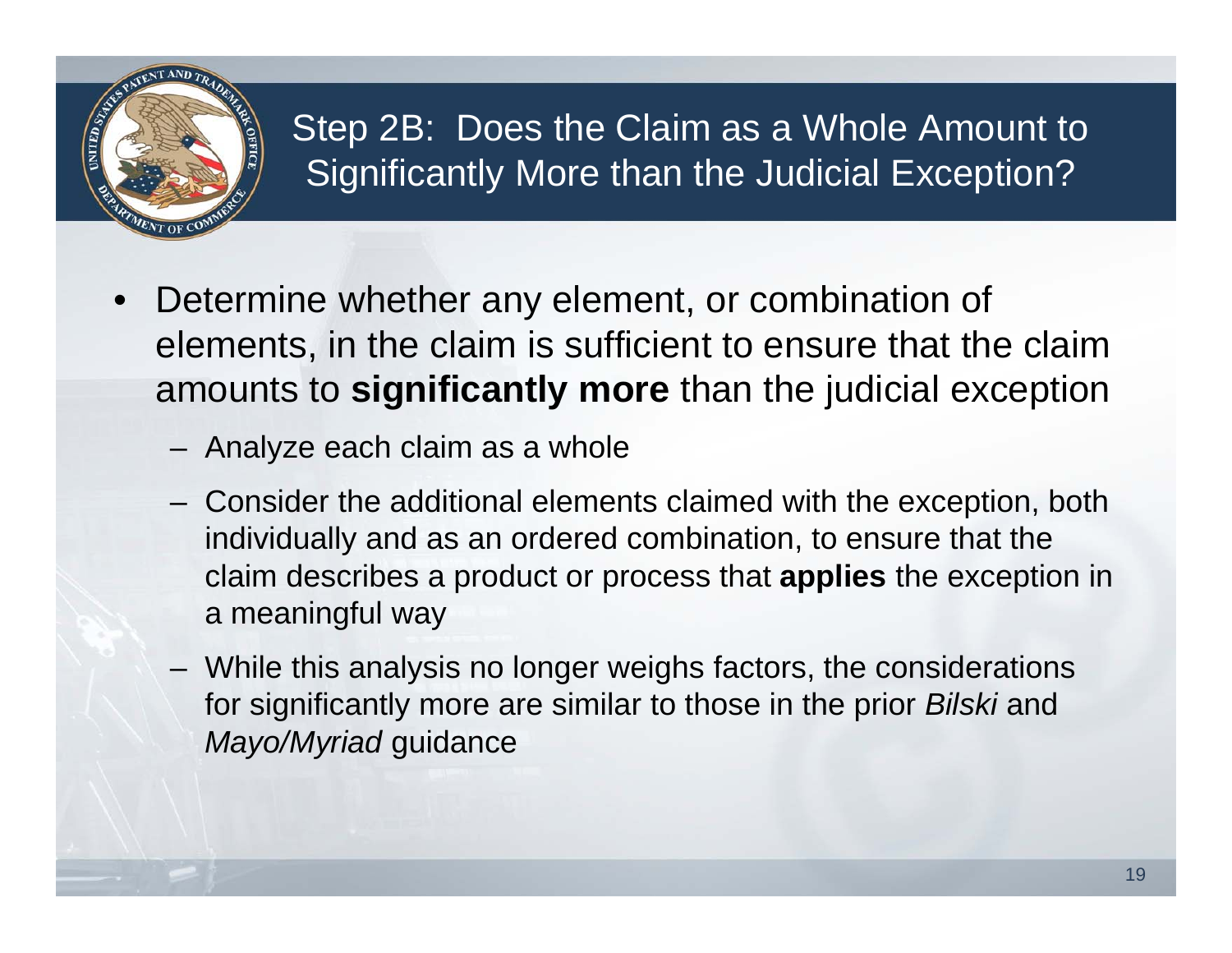

## Step 2B: Identify the Additional Limitations in the Claim

- • Considering the claim **as a whole**, determine whether the claim amounts to significantly more than the recited exception itself
	- The additional elements in the claim must establish **meaningful limitations** on the exception
	- The additional elements must be **more than a drafting effort** designed to monopolize an exception
	- $-$  Individual elements when viewed on their own may not appear to add significantly more, but when **viewed in combination** may amount to significantly more than the exception
	- Consider each claim separately based on the particular elements recited therein – claims **do not automatically rise or fall** with similar claims in an application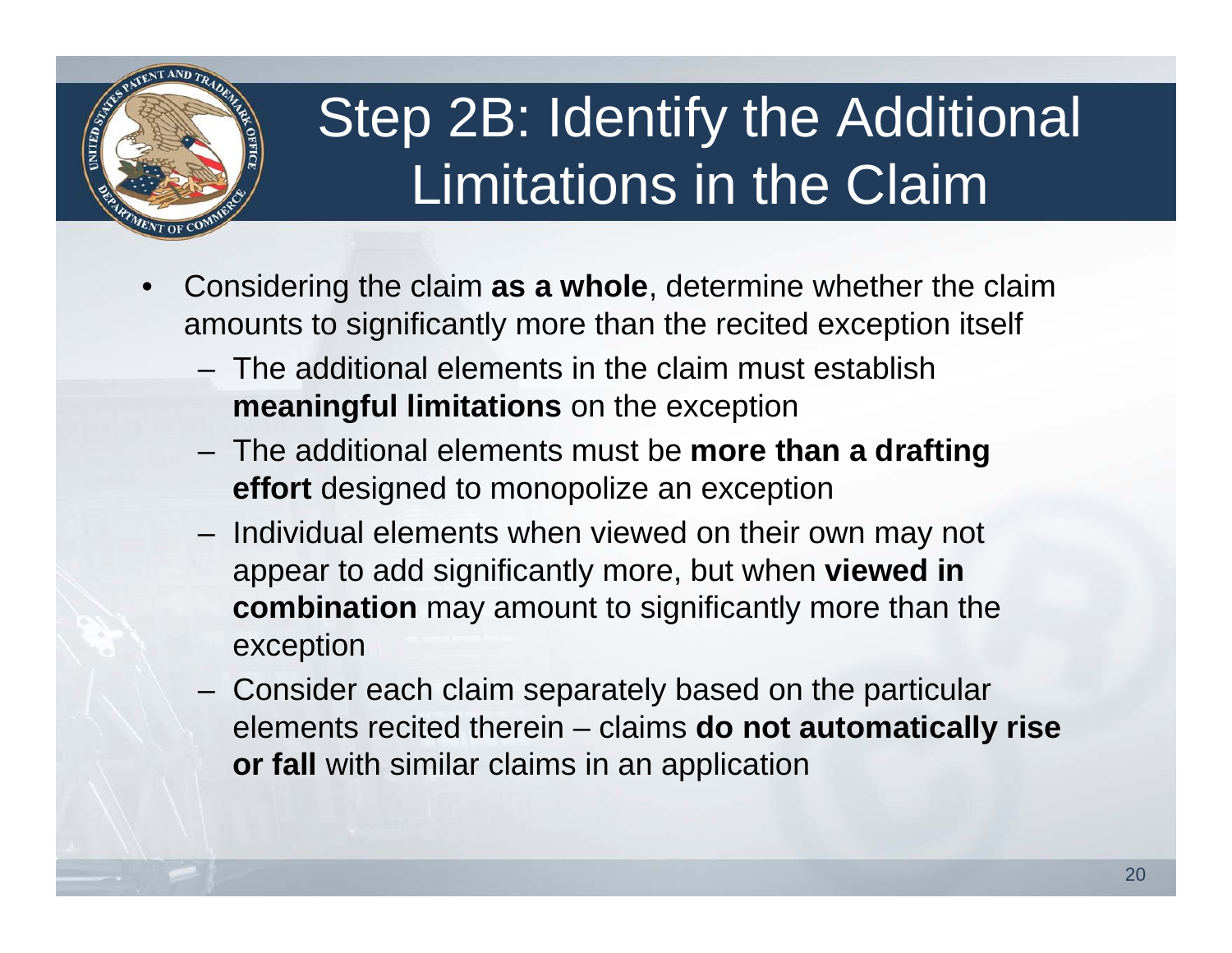

## Step 2B: "Significantly More" **Considerations**

Limitations that may be enough to qualify as "significantly more" when recited in a claim with a judicial exception:

- Improvements to another technology or technical field
- $-$  Improvements to the functioning of the computer itself
- $-$  Applying the judicial exception with, or by use of, a particular machine
- $-$  Effecting a transformation or reduction of a particular article to a different state or thing
- Adding a specific limitation other than what is well-understood, routine and conventional in the field, or adding unconventional steps that confine the claim to a particular useful application
- Other meaningful limitations beyond generally linking the use of the judicial exception to a particular technological environment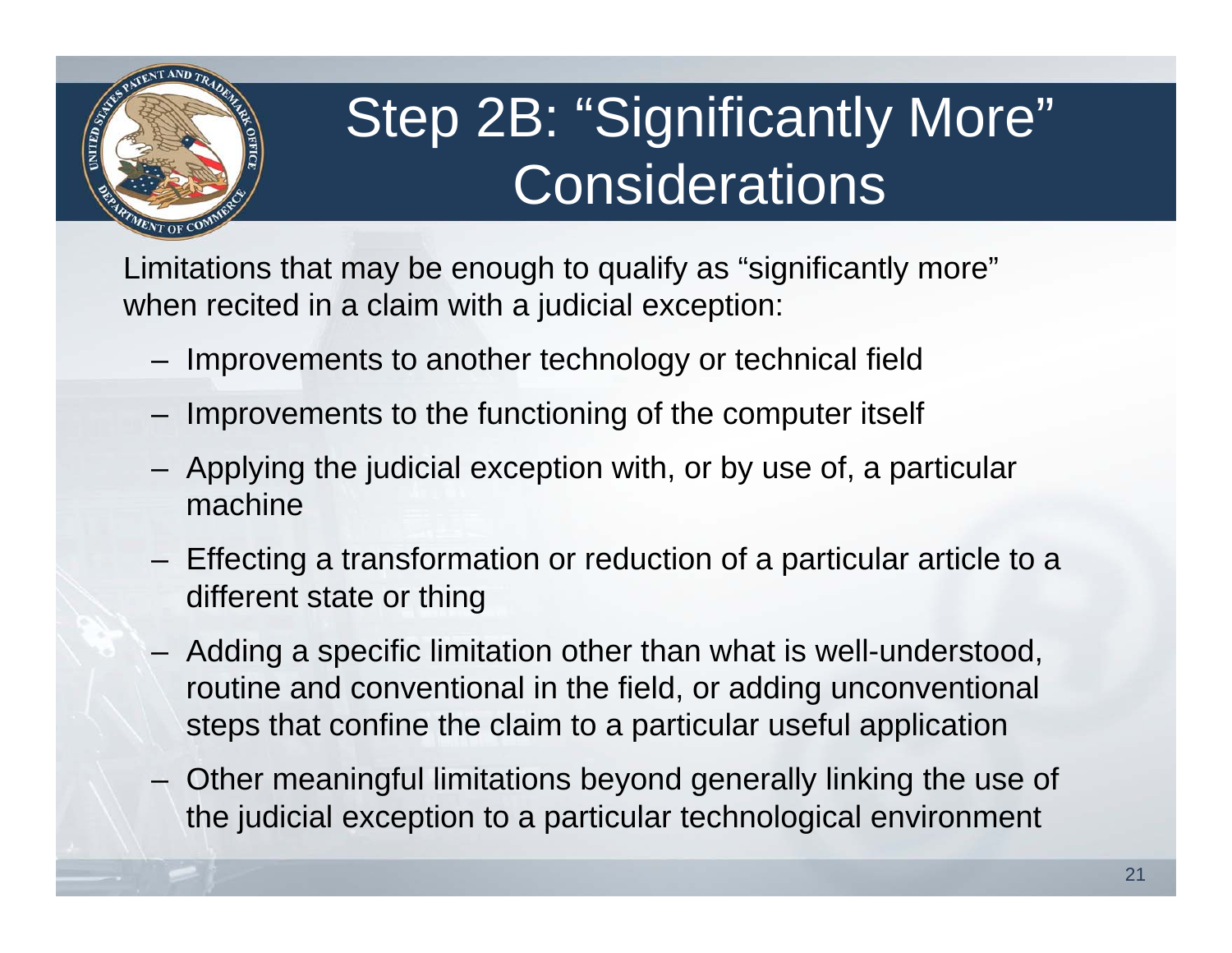

## Step 2B: "Significantly More" **Considerations**

Limitations that were found not to be enough to qualify as "significantly more" when recited in a claim with a judicial exception:

- – Adding the words "apply it" (or an equivalent) with the judicial exception, or mere instructions to implement an abstract idea on a computer
- – Simply appending well-understood, routine and conventional activities previously known to the industry, specified at a high level of generality, to the judicial exception
	- • *e.g.*, a claim to an abstract idea requiring no more than a generic computer to perform generic computer functions that are wellunderstood, routine and conventional activities previously known to the industry
- Adding insignificant extrasolution activity to the judicial exception
	- *e.g.*, mere data gathering in conjunction with a law of nature or abstract idea
- Generally linking the use of the judicial exception to a particular technological environment or field of use 22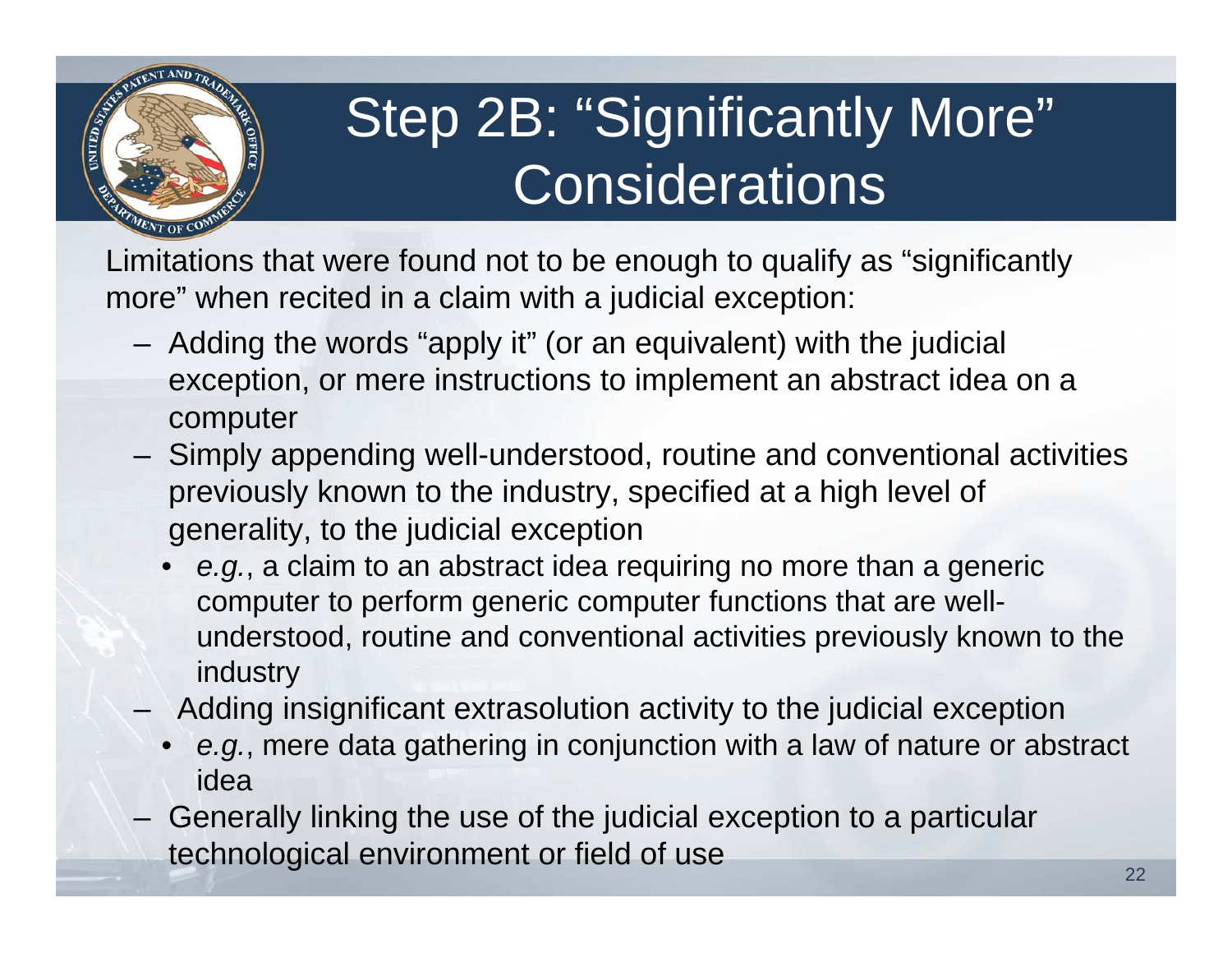

## Step 2B: If "Yes" → Claim Qualifies as Eligible

- •Step 2B: If the claim as a whole recites additional elements that amount to significantly more than the judicial exception, **it qualifies as eligible subject matter**
	- Eligibility analysis complete
- Examiners should continue to examine under other statutory provisions: 35 U.S.C.§§ 101 (utility, inventorship and double patenting), 102, 103, 112 23

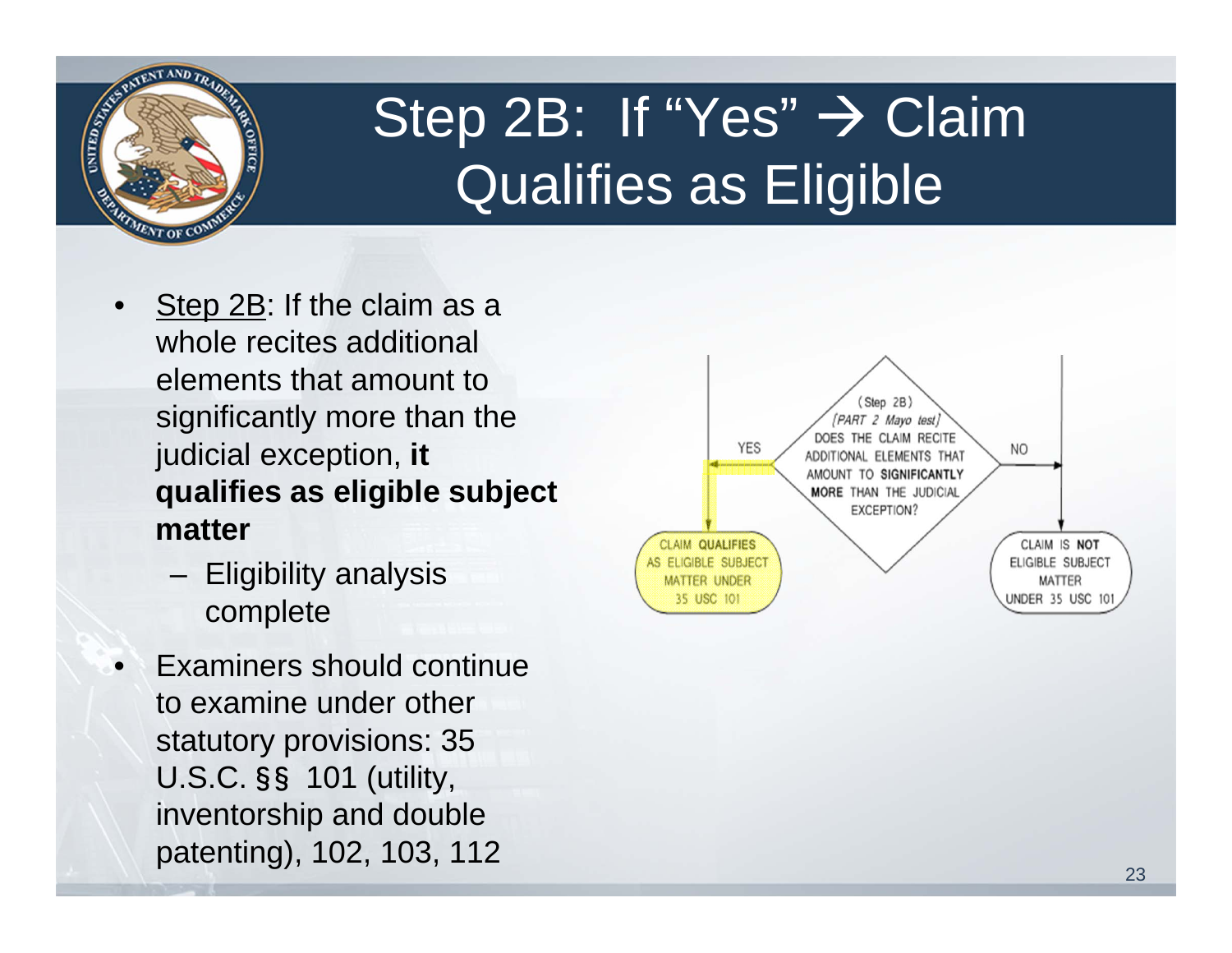

## Step 2B: If "No"  $\rightarrow$  Claim Qualifies as Ineligible

- •Step 2B: If the claim as a whole does not recite additional elements that amount to significantly more than the judicial exception, the claim is not eligible. Reject the claim under 35 U.S.C. § 101
- • Examiners should continue examination under other statutory provisions: 35 U.S.C.§§ 101 (utility, inventorship, and double patenting), 102, 103, 112



Use Form ¶¶ 7.05 [revised] and 7.05.015 [new]

*Note: Form ¶¶ 7.05.011, 7.05.012, 7.05.013, and 7.05.014 should no longer be used and will be deleted*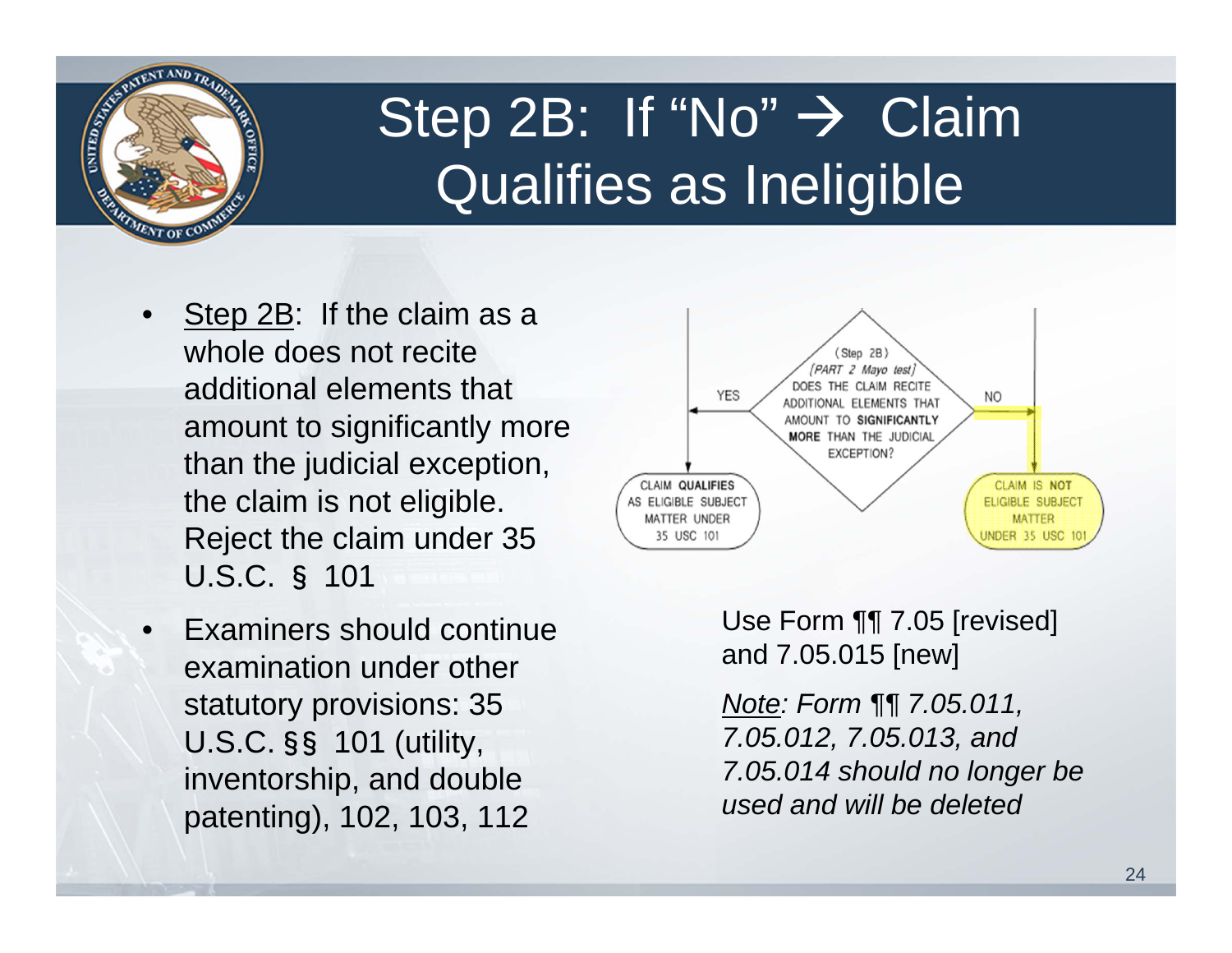

## A Claim Reciting a Plurality of Judicial Exceptions

- $\bullet$  Conduct the eligibility analysis for one of the exceptions
- If the claim recites an element or combination of elements that amount to significantly more than that exception, consider whether those additional elements ensure that the claim does not have a preemptive effect for any other claimed exception(s)
	- If Step 2B: YES for one exception, Step 2B is likely satisfied for all exceptions in the claim
	- $-$  If Step 2B: NO for one exception, then the claim is ineligible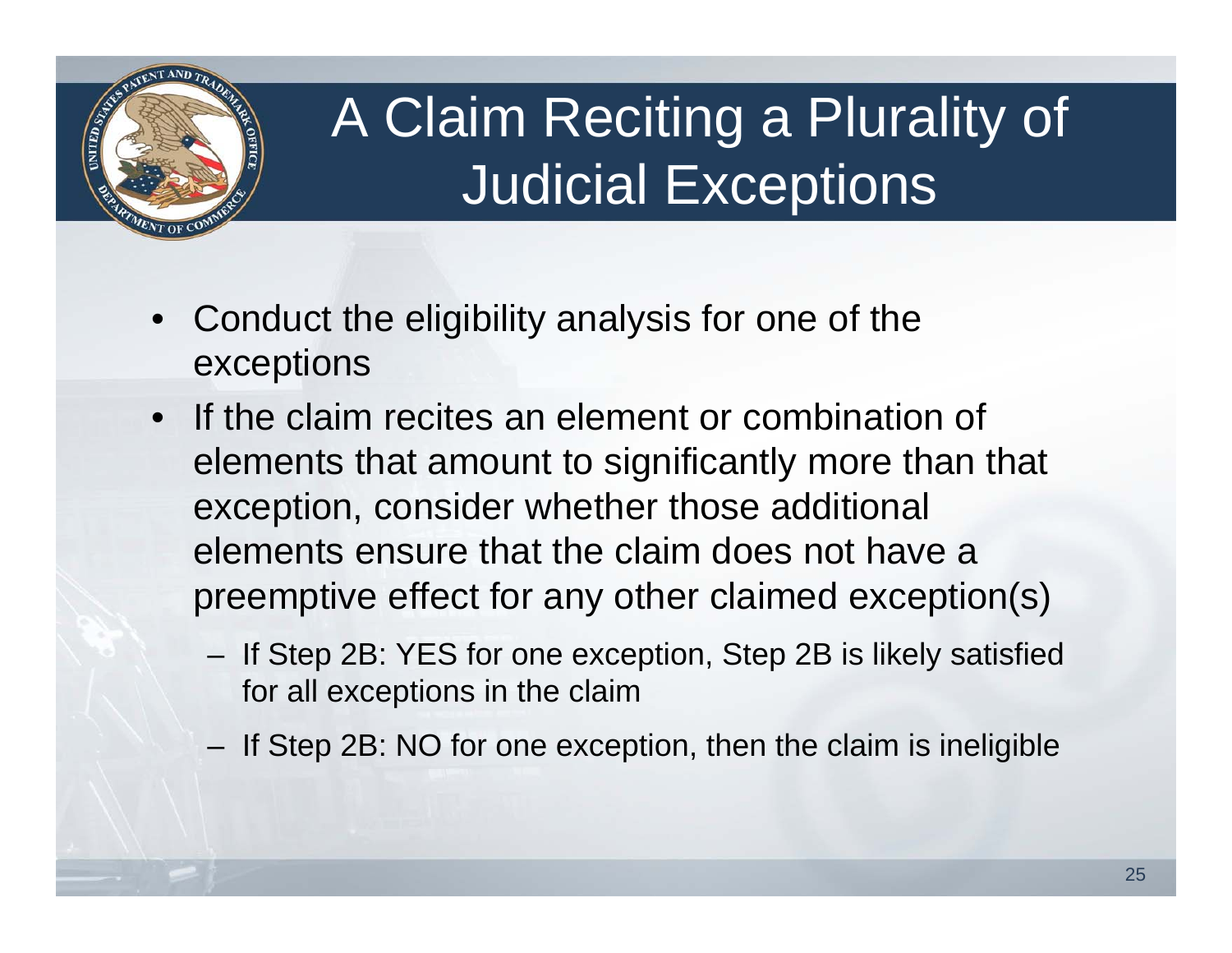

## Making the § 101 Rejection

- The rejection should include:
	- Identification of the judicial exception by explaining how it is recited in the claim and an explanation of why it is considered an exception
	- Identification of the additional elements in the claim, if there are any, and an explanation of why they do not add significantly more to the exception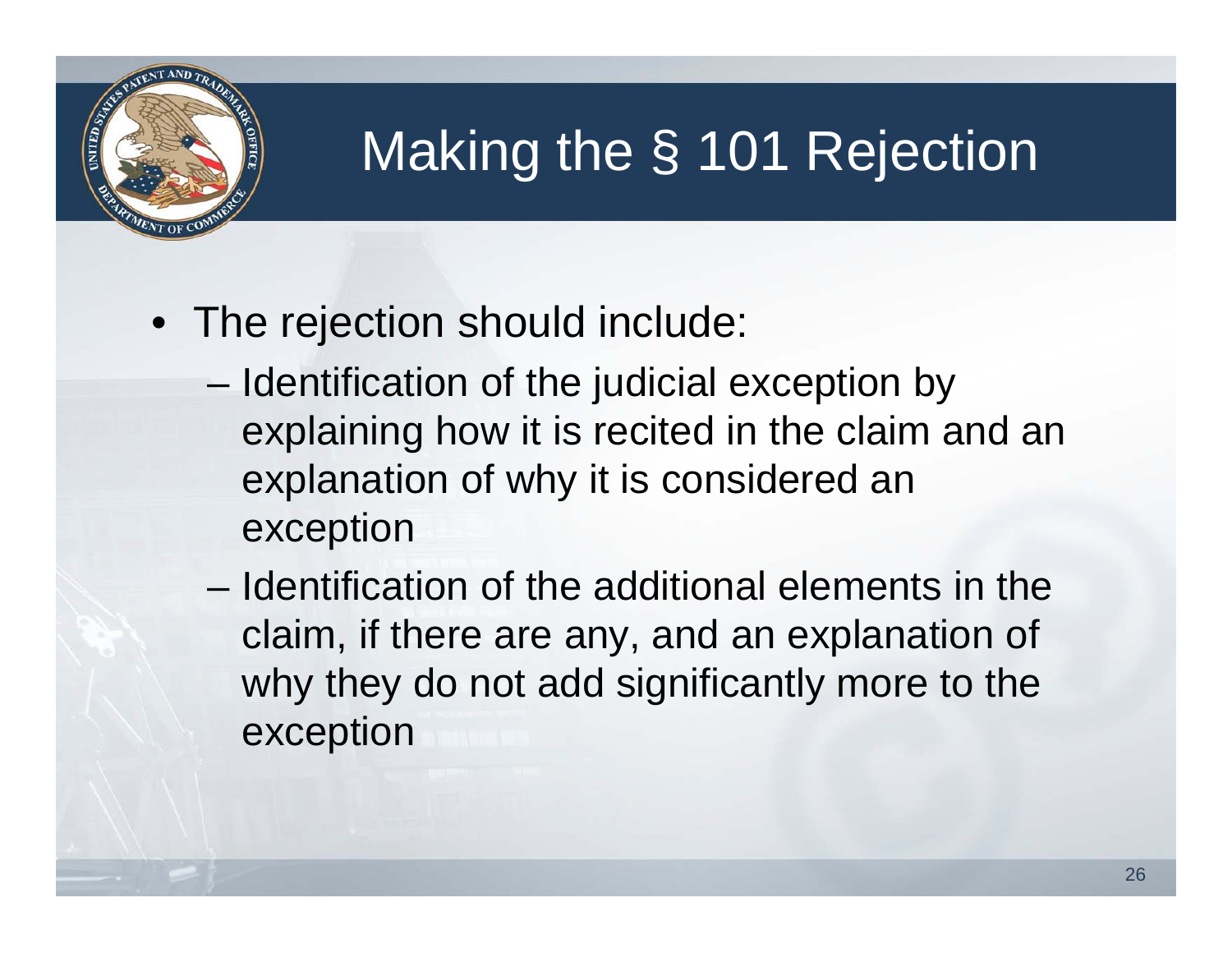

## New § 101 Rejection Should Not Be Final

- If the examiner determines that **new** grounds of rejection should be made under § 101 that are not necessitated by applicant's amendment of the claims, the Office action should be non-final
	- Applicant should be given an opportunity to respond to new grounds of rejection for existing claims
- See MPEP 706.07(a) regarding appropriate circumstances for making a rejection final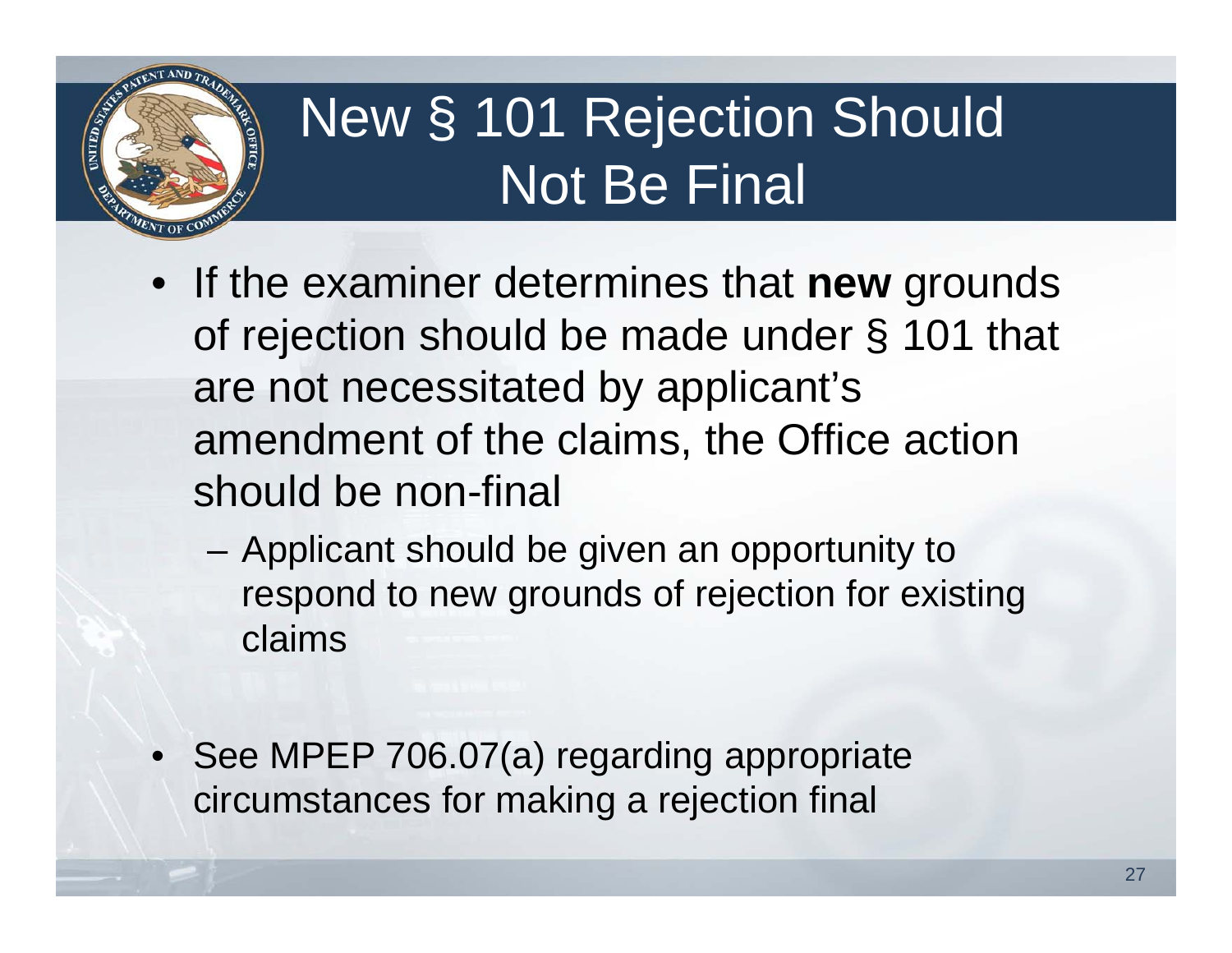

### New Form Paragraph

• Use new form paragraph 7.05.015 in making a rejection of a claim that is directed to a judicial exception and does not recite additional elements sufficient to ensure that the claim amounts to significantly more than the exception.

Claim [*insert claim number(s)*] rejected under 35 U.S.C. 101 because the claimed invention is directed to a judicial exception (i.e., a law of nature, a natural phenomenon, or an abstract idea) without significantly more. Claim [*insert claim number(s)*] is/are directed to [*identify the judicial exception in the claim*]. The claim(s) does/do not include additional elements that are sufficient to amount to significantly more than the judicial exception because [*identify the additional elements and explain why, when considered separately and in combination, they do not add significantly more to the exception*].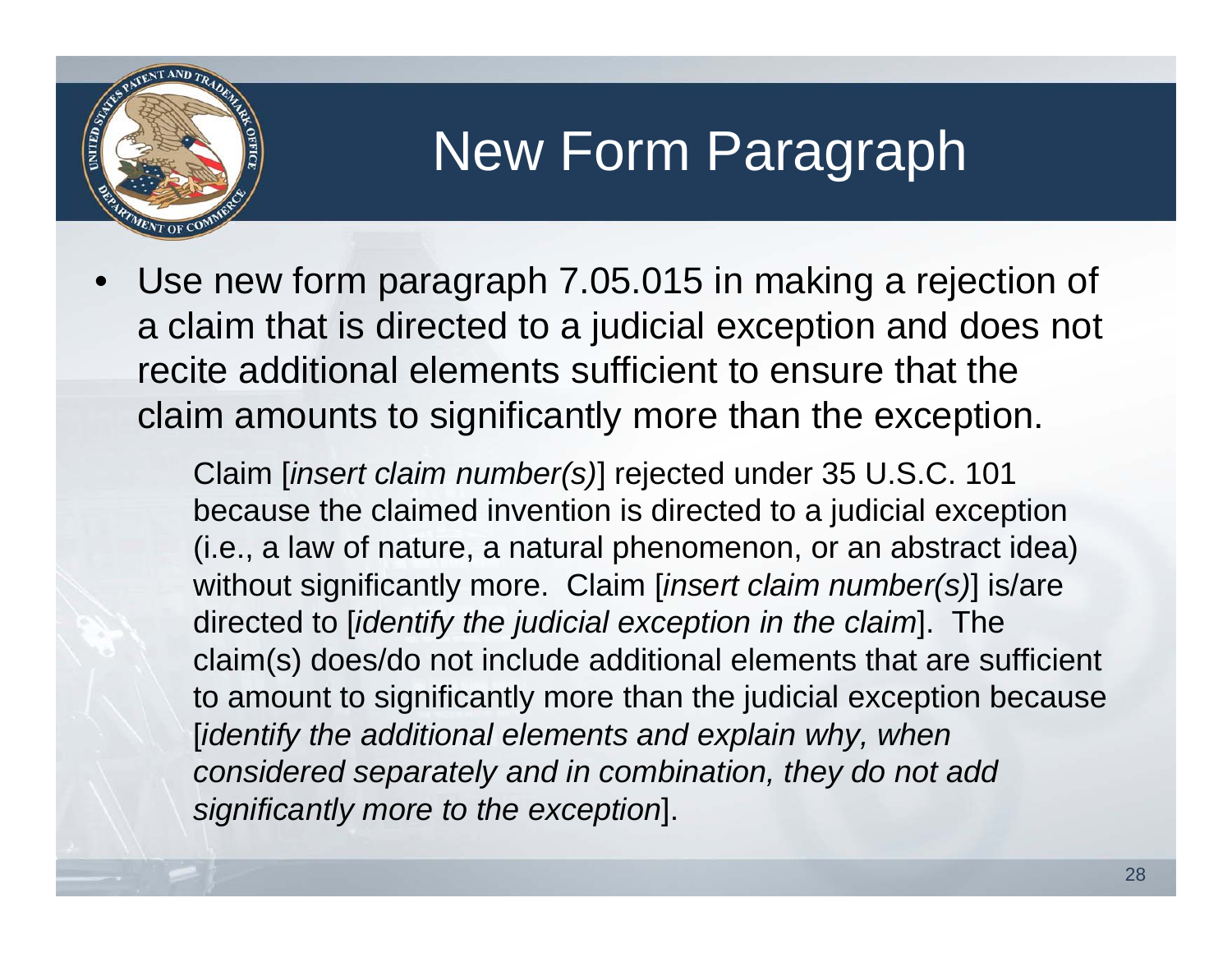

#### Applicant Response

A proper response to a § 101 rejection based on a failure to claim patent eligible subject matter would be:

- Persuasive arguments/evidence that the claim is not directed to a judicial exception;
- Persuasive arguments/evidence that the additional elements in the claim amount to significantly more than the judicial exception; or
- Claim amendments (e.g., removing or adding elements, or changing existing elements) that cause the claim to not be directed to the judicial exception or amount to significantly more than the judicial exception.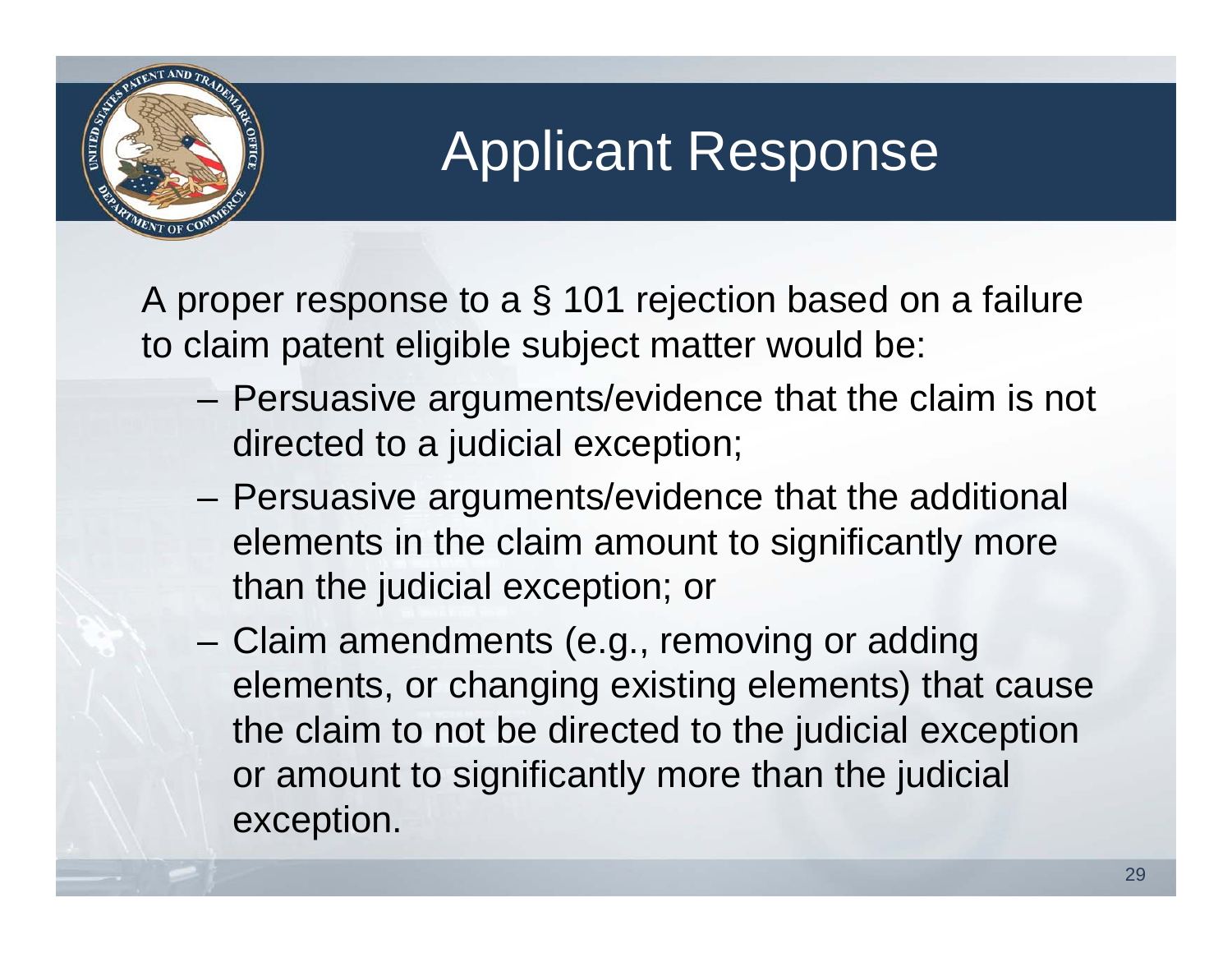

## Streamlined Eligibility Analysis

- For purposes of efficient examination, a streamlined analysis can be used for claims that **clearly** do not seek to tie up any judicial exception
	- Such claims may recite an exception, but their eligibility will be self-evident, so no detailed analysis is needed
	- $-$  If there is doubt as to whether the claim seeks coverage for a judicial exception itself, perform a full analysis
- •*See Examples 1 and 2 that follow*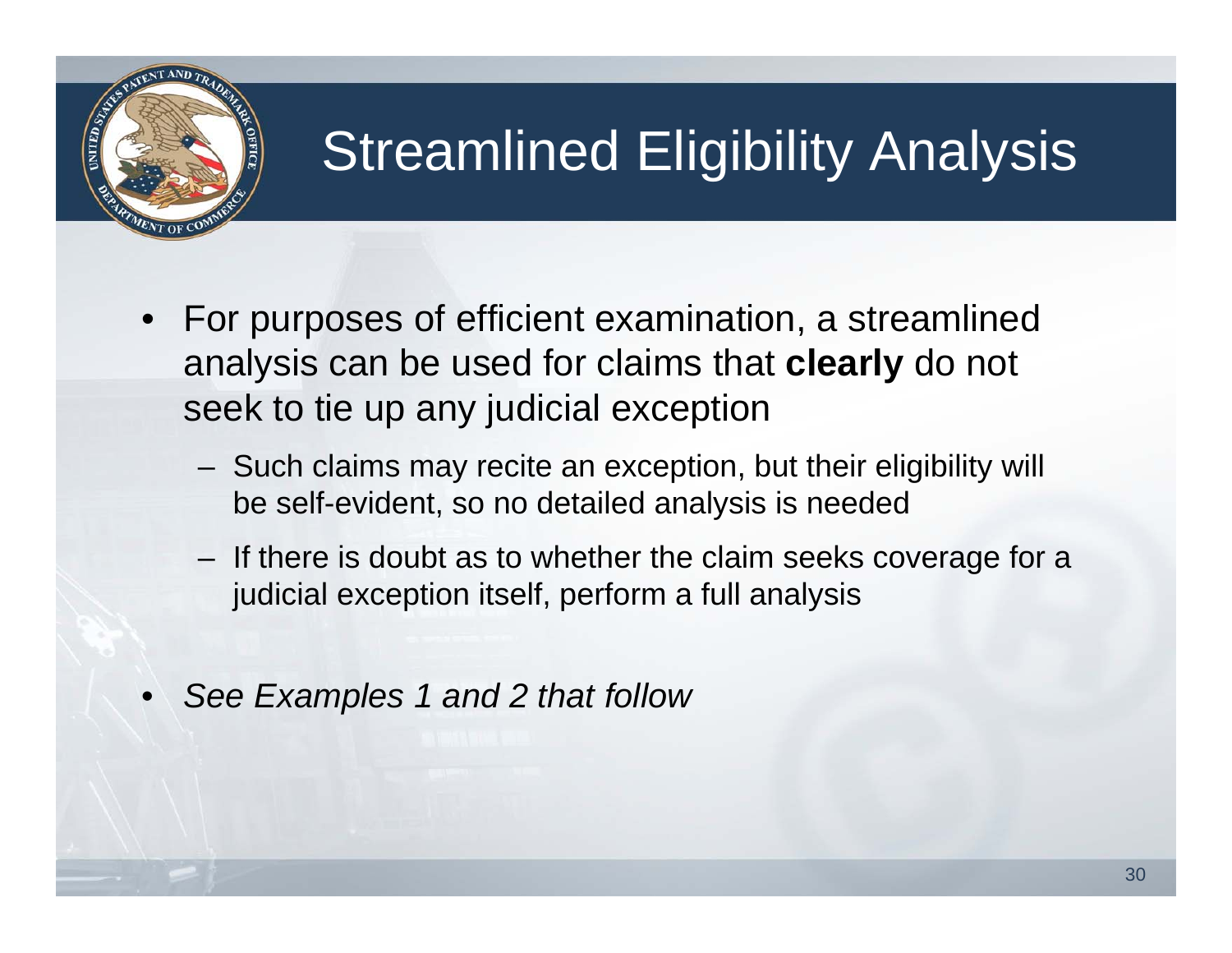

#### Streamlined Example 1

1. A hip prosthesis comprising: a femoral component and an acetabular cup,

wherein the acetabular cup has an inner concave surface for engaging the femoral component, and an outer convex surface for engaging a patient's acetabulum, and

wherein the outer convex surface is coated with hydroxyapatite.

- • The claim recites a nature-based product (hydroxyapatite is a naturally occurring mineral).
- $\bullet$ However, the claim clearly does not seek to tie up the mineral. Instead, the claim is focused on the assembly of the femoral component and the cup that together form the hip prosthesis.
- • No need to perform the markedly different characteristics analysis on the mineral.

**The claim qualifies as eligible subject matter without a full analysis**.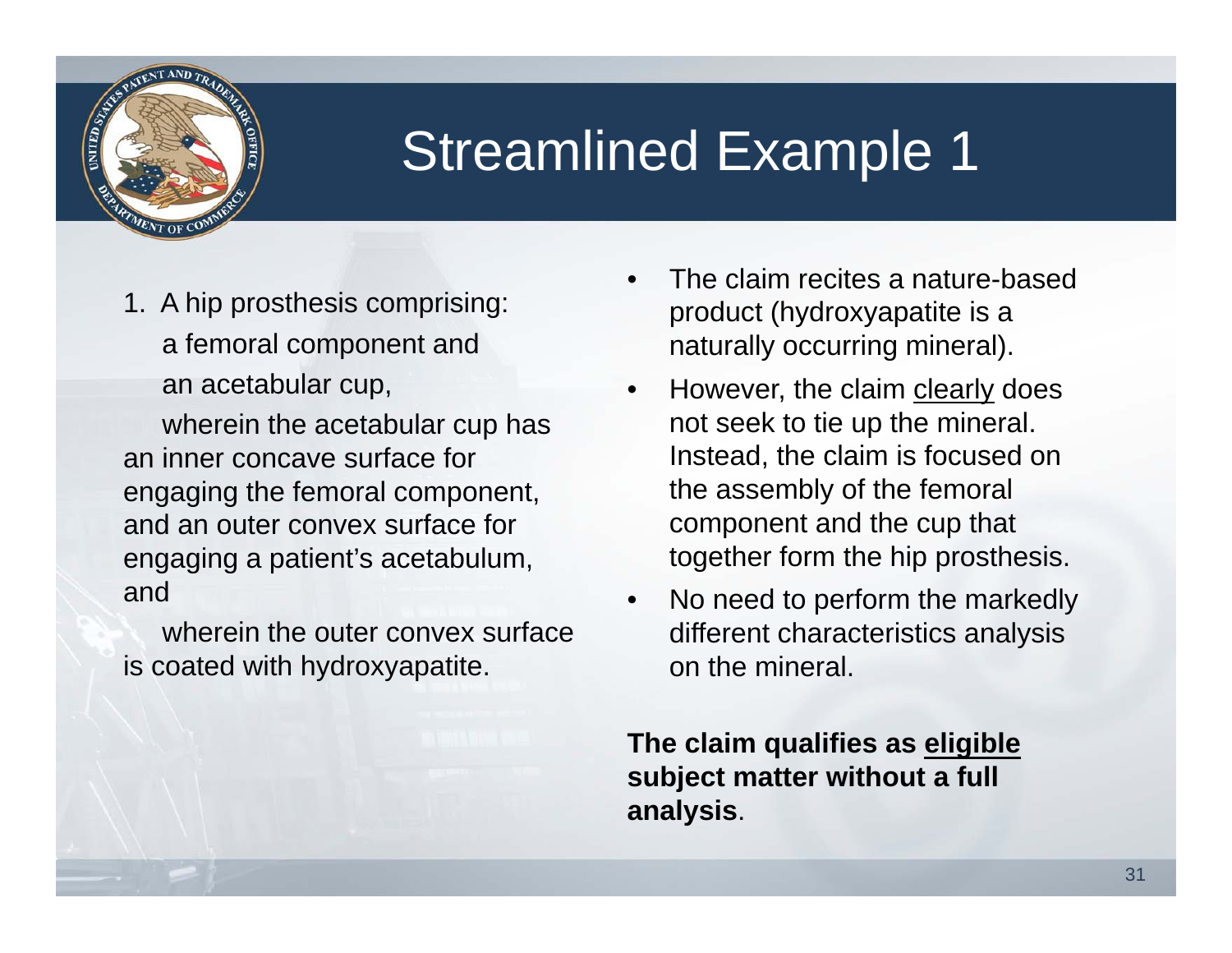

#### Streamlined Example 2

2. A robotic arm assembly comprising:

a robotic arm having an end effector that is capable of movement along a predetermined motion path,

a sensor that obtains movement information about the end effector, and

a control system that uses the movement information from the sensor to adjust the velocity of the end effector in order to achieve a smooth motion along the predetermined motion path.

- • The claim operates using certain mathematical relationships, *e.g.*, velocity is a relationship between the position of an object with respect to time.
- • However, the claim clearly does not seek to tie up these mathematical relationships. For example, others are clearly free to use velocity in other applications such as in a radar gun.

**The claim qualifies as eligible subject matter without a full analysis**.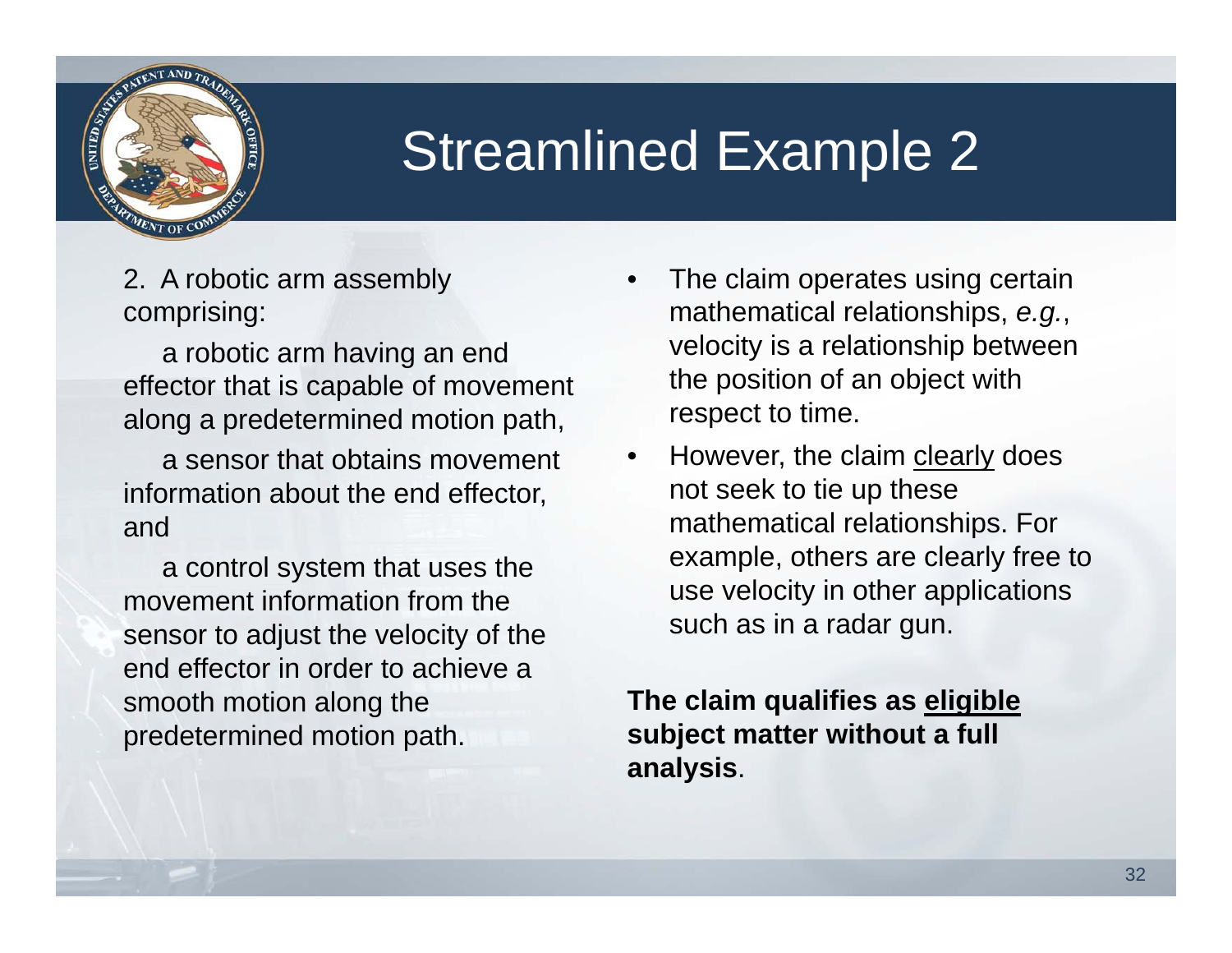

#### Case Law Examples

- The following two examples are based on recent Supreme Court cases in which the claims were found ineligible
	- *Mayo v. Prometheus*: claim directed to a law of nature
	- *Alice Corp. v. CLS Bank*: claim directed to an abstract idea
- The analysis is based on the eligibility framework from this guidance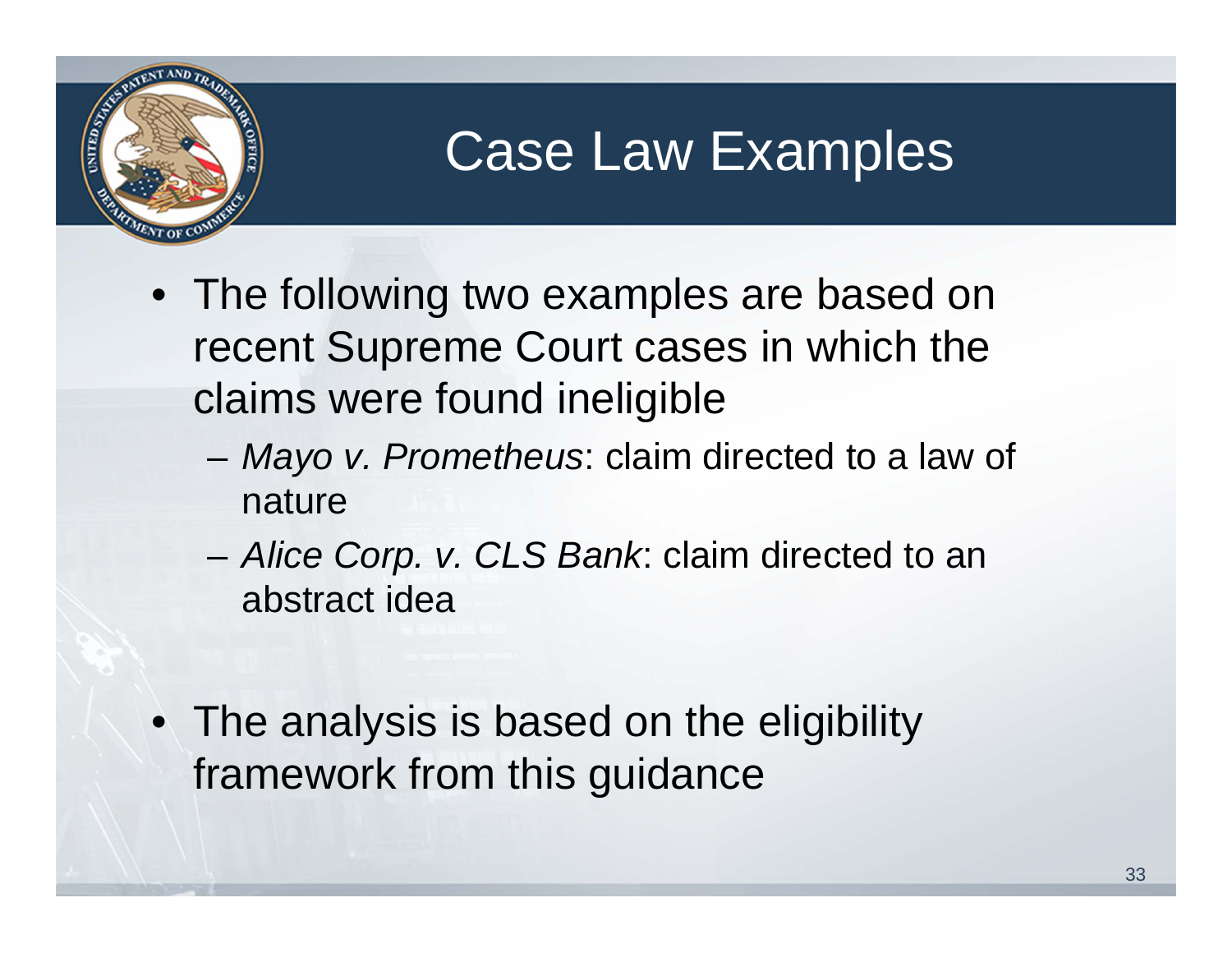

#### *Mayo v. Prometheus*

Claim 1. A method of optimizing therapeutic efficacy for treatment of an immune-mediated gastrointestinal disorder, comprising:

(a) administering a drug providing 6-thioguanine to a subject having said immune-mediated gastrointestinal disorder; and

(b) determining the level of 6-thioguanine in said subject having said immune-mediated gastrointestinal disorder,

wherein the level of 6-thioguanine less than about 230 pmol per 8x10<sup>8</sup> red blood cells indicates a need to increase the amount of said drug subsequently administered to said subject and wherein the level of 6-thioguanine greater than about 400 pmol per 8x108 red blood cells indicates a need to decrease the amount of said drug subsequently administered to said subject.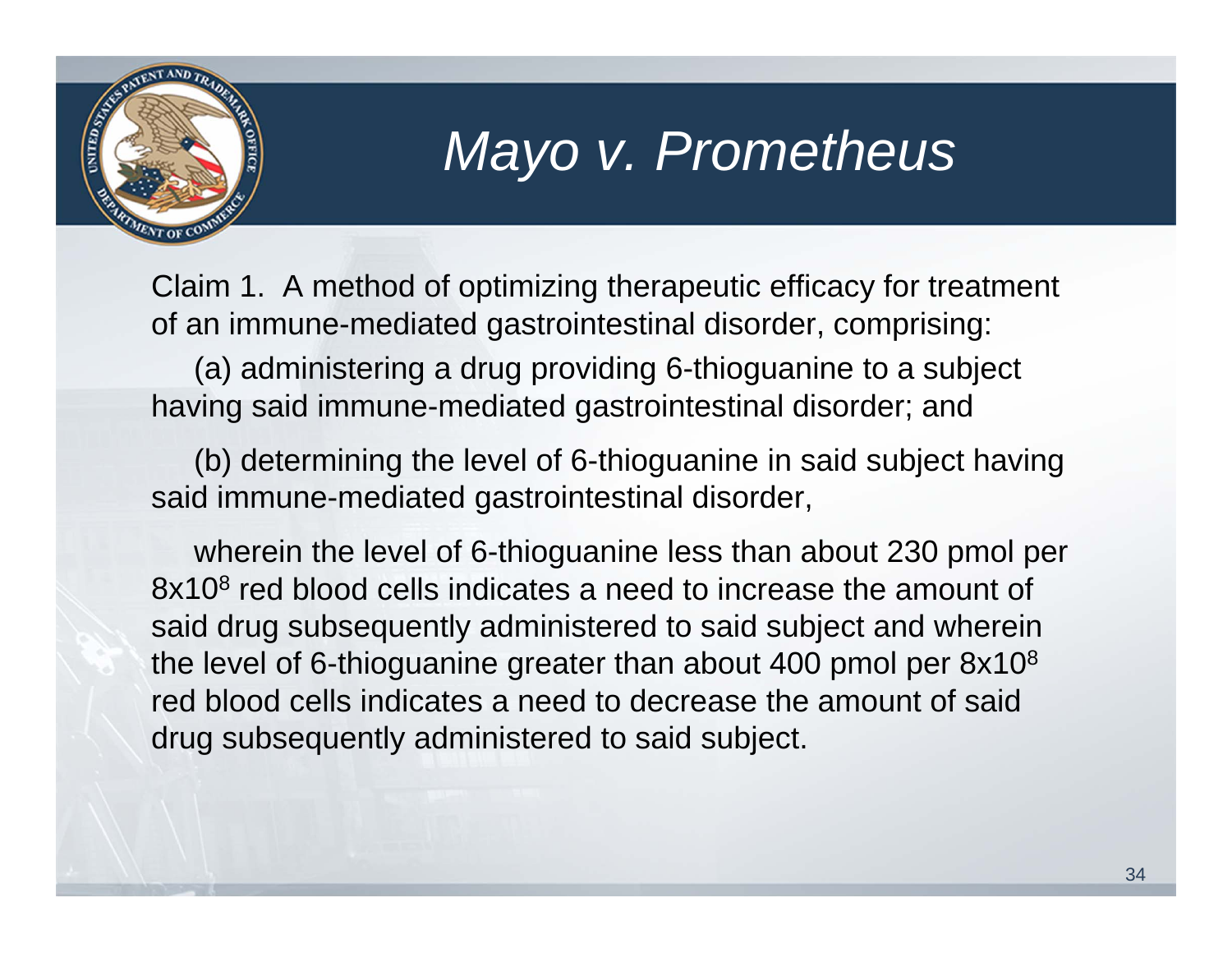

## *Mayo*: Analysis

**Step 1: YES** . The claim is directed to a process, which is a statutory category.

#### **Step 2A: YES.** Judicial Exception?

- • The claim *sets forth* the relationships between the concentration in the blood of a thiopurine metabolite (6-thioguanine) and the likelihood that the drug dosage is too low (ineffective to treat patient) or too high (will cause harmful side effects).
	- • A human action (administering the drug) is needed to trigger a manifestation of the relationships.
	- • The relationships themselves are natural consequences of how the body metabolizes thiopurines, and thus are laws of nature.
- • Because the claim recites these laws of nature, it is directed to a judicial exception.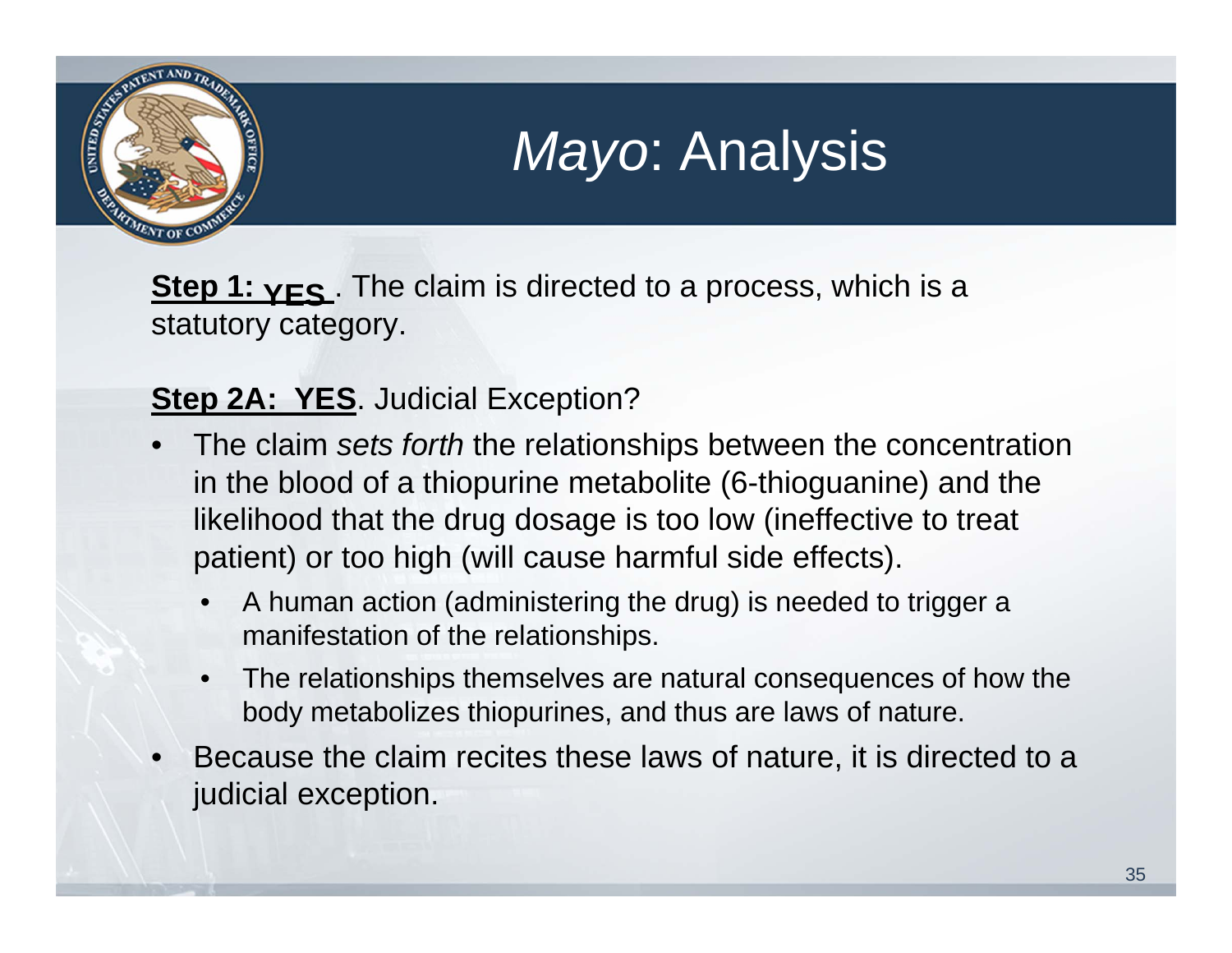

### *Mayo*: Analysis (cont.)

**Step 2B: NO**. Analyze the claim as a whole, considering the additional limitations individually and as an ordered combination.

- •The "wherein" clause simply tells doctors about the laws of nature.
- $\bullet$  The other steps of the claim consist of well-understood, routine and conventional activity already engaged in by the scientific community.
	- The "administering" step refers to the pre-existing audience of doctors who use thiopurine drugs to treat patients.
	- The "determining" step tells a doctor to determine the concentration of metabolites in the blood, using whatever process the doctor or laboratory wishes to use.
- • Considering these elements as an ordered combination adds nothing significant beyond the sum of their parts taken separately.
- • The claim as a whole fails to add significantly more to the exceptions (the laws of nature). The claim is **not eligible**, and should be rejected under 35 U.S.C.  $\S$  101.  $\frac{36}{36}$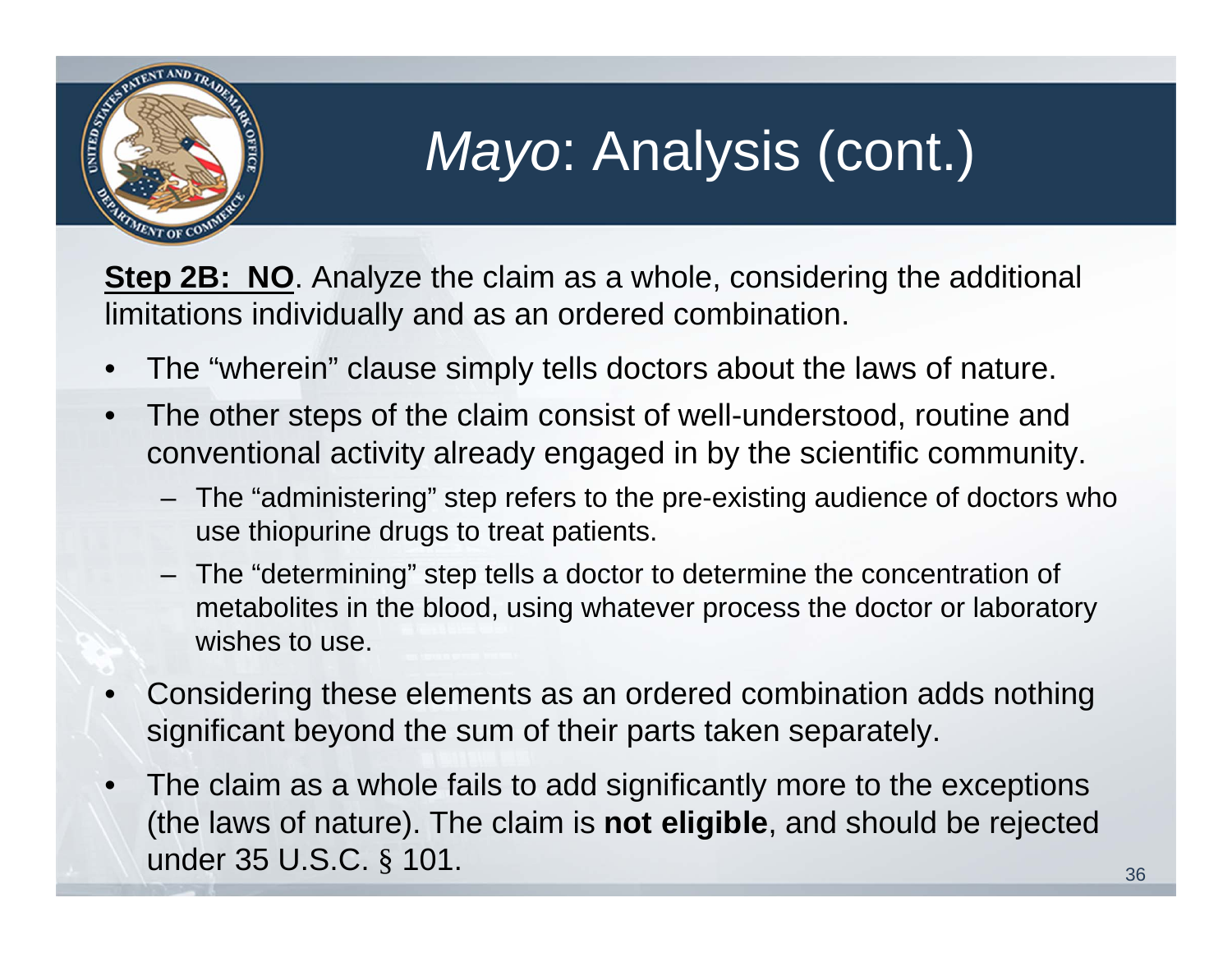

#### *Mayo*: Sample Rejection

#### **Use form paragraphs 7.05 and 7.05.015**

Claim 1 is rejected under 35 U.S.C. 101 because the claimed invention is directed to a judicial exception (i.e., a law of nature, a natural phenomenon, or an abstract idea) without significantly more. Claim 1 is directed to a law of nature, specifically that the level of 6-thioguanine less than about 230 pmol per 8x108 red blood cells indicates a need to increase the amount of said drug subsequently administered to said subject and the level of 6 thioguanine greater than about 400 pmol per 8x108 red blood cells indicates a need to decrease the amount of said drug subsequently administered to said subject.

The claim does not include additional elements that are sufficient to amount to significantly more than the judicial exception because the "administering" and "determining" steps represent routine data gathering to test for the correlation. Such steps would be routinely used by those of ordinary skill in the art to identify and apply the correlation. Therefore, the additional steps do not add significantly more to the law of nature itself. Claim 1 is ineligible.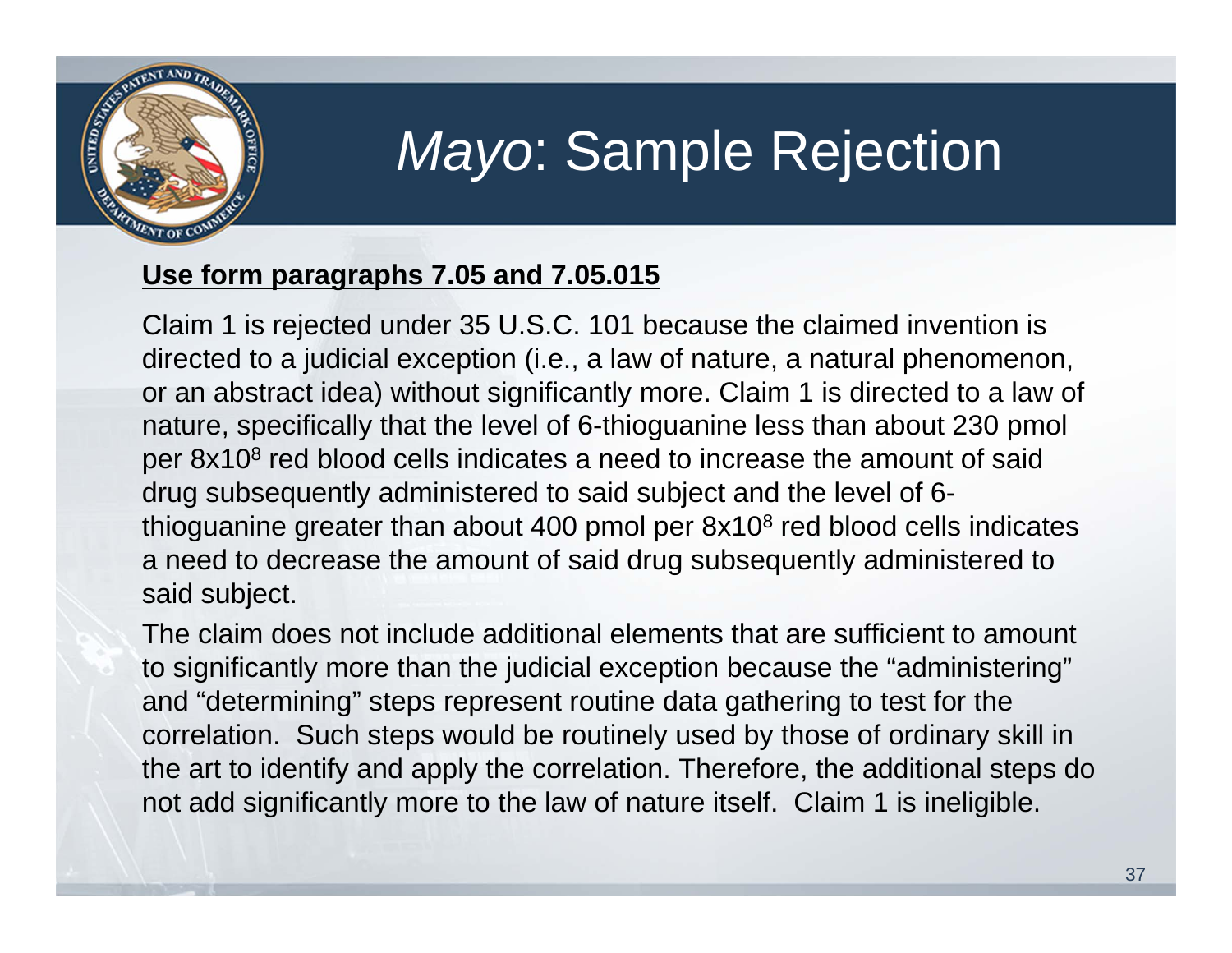

### *Alice Corp. v. CLS Bank*

Representative System Claim:

Claim 26. A data processing system to enable the exchange of an obligation between parties, the system comprising:

a communications controller,

a first party device, coupled to said communications controller,

a data storage unit having stored therein

(a) information about a first account for a first party, independent from a second account maintained by a first exchange institution, and

(b) information about a third account for a second party, independent from a fourth account maintained by a second exchange institution; and

a computer, coupled to said data storage unit and said communications controller, that is configured to

(a) receive a transaction from said first party device via said communications controller;

(b) electronically adjust said first account and said third account in order to effect an exchange obligation arising from said transaction between said first party and said second party after ensuring that said first party and/or said second party have adequate value in said first account and/or said third account, respectively; and

(c) generate an instruction to said first exchange institution and/or said second exchange institution to adjust said second account and/or said fourth account in accordance with the adjustment of said first account and/or third account, wherein said instruction being an irrevocable, time invariant obligation placed on said first exchange institution and/or said second exchange institution.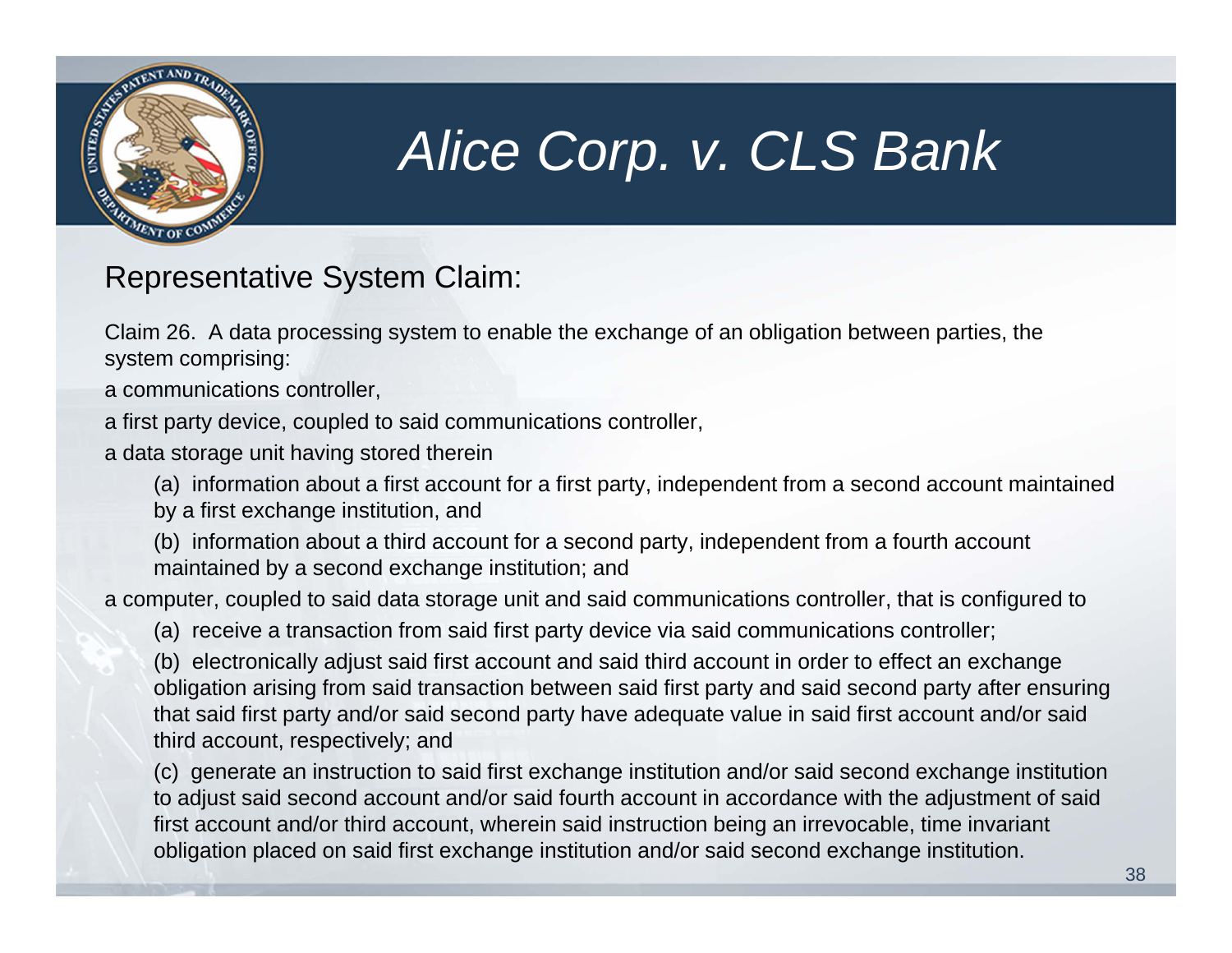

#### *Alice Corp*.: Analysis

**Step 1: YES** . The claim is directed to a machine (a system), which is a statutory category.

#### **Step 2A: YES.** Judicial Exception?

- • The claim *describes* procedures an intermediary should take in managing "settlement risk" between two parties, i.e., specific details of intermediating settlement. "Settlement risk" is the risk that only one party to an agreed-upon financial exchange will satisfy its obligation.
	- While intermediated settlement is not a preexisting fundamental truth, it is a longstanding commercial practice (a method of organizing human activity).
- • Because the claim recites this abstract idea, it is directed to a judicial exception.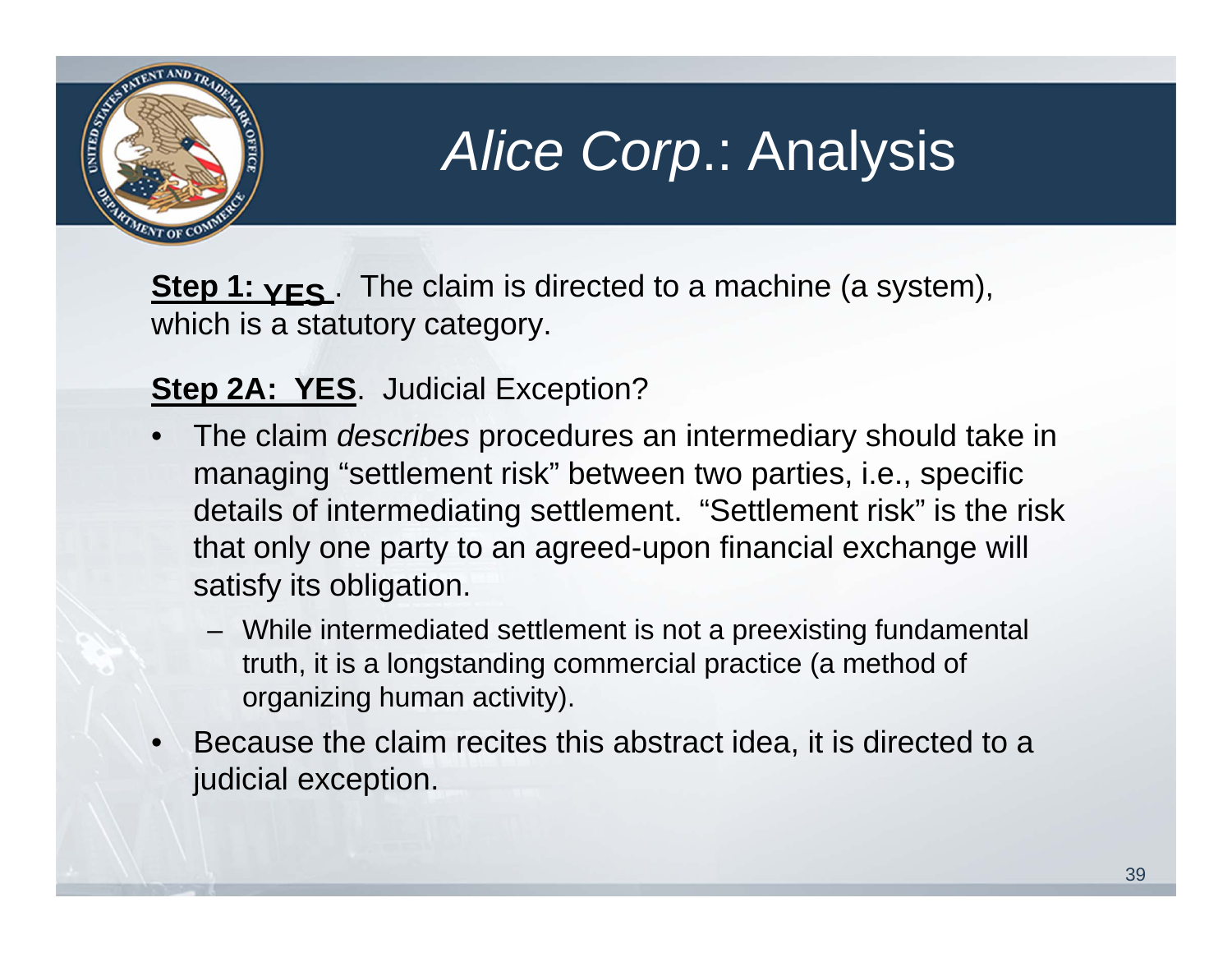

## *Alice Corp*.: Analysis (cont.)

**Step 2B: NO**. Analyze the claim as a whole, considering the additional limitations individually and as an ordered combination.

- • A programmed computer acts as an intermediary, maintains accounts, obtains data, adjusts account balances, and issues automated instructions.
	- These functions (recordkeeping, obtaining data, adjusting balances, and issuing automated instructions) are basic functions of a computer, and are "well-understood, routine, conventional activit[ies]" previously known to the industry.
	- The recited hardware (communications controller, first party device, data storage device and computer) is generic hardware that nearly every computer will include.
- • Considering these elements as an ordered combination adds nothing significant beyond the sum of their parts taken separately.
- • The claim as a whole fails to add significantly more to the exceptions (abstract idea). The claim is **not eligible**, and should be rejected under 35 U.S.C. § 101.  $\frac{40}{40}$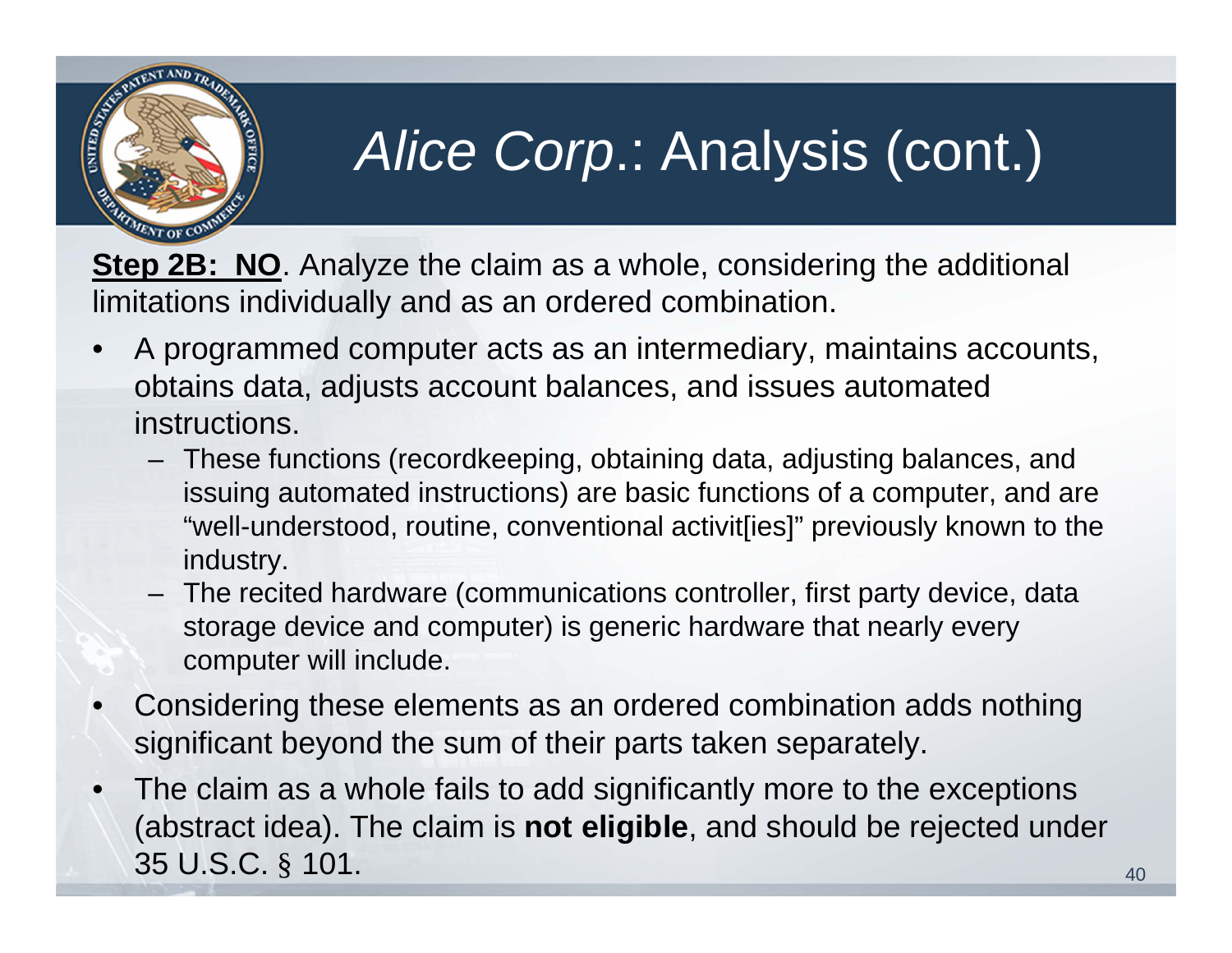

### *Alice Corp*.: Sample Rejection

#### **Use form paragraphs 7.05 and 7.05.015**

Claim 26 is rejected under 35 U.S.C. 101 because the claimed invention is directed to a judicial exception (i.e., a law of nature, a natural phenomenon, or an abstract idea) without significantly more. Claim 26 is directed to the abstract idea of intermediated settlement. While the claim does not explicitly recite "intermediated settlement", the concept of "intermediated settlement" is described by the receiving, adjusting, and generating steps in claim 26.

*[Continued on next slide]*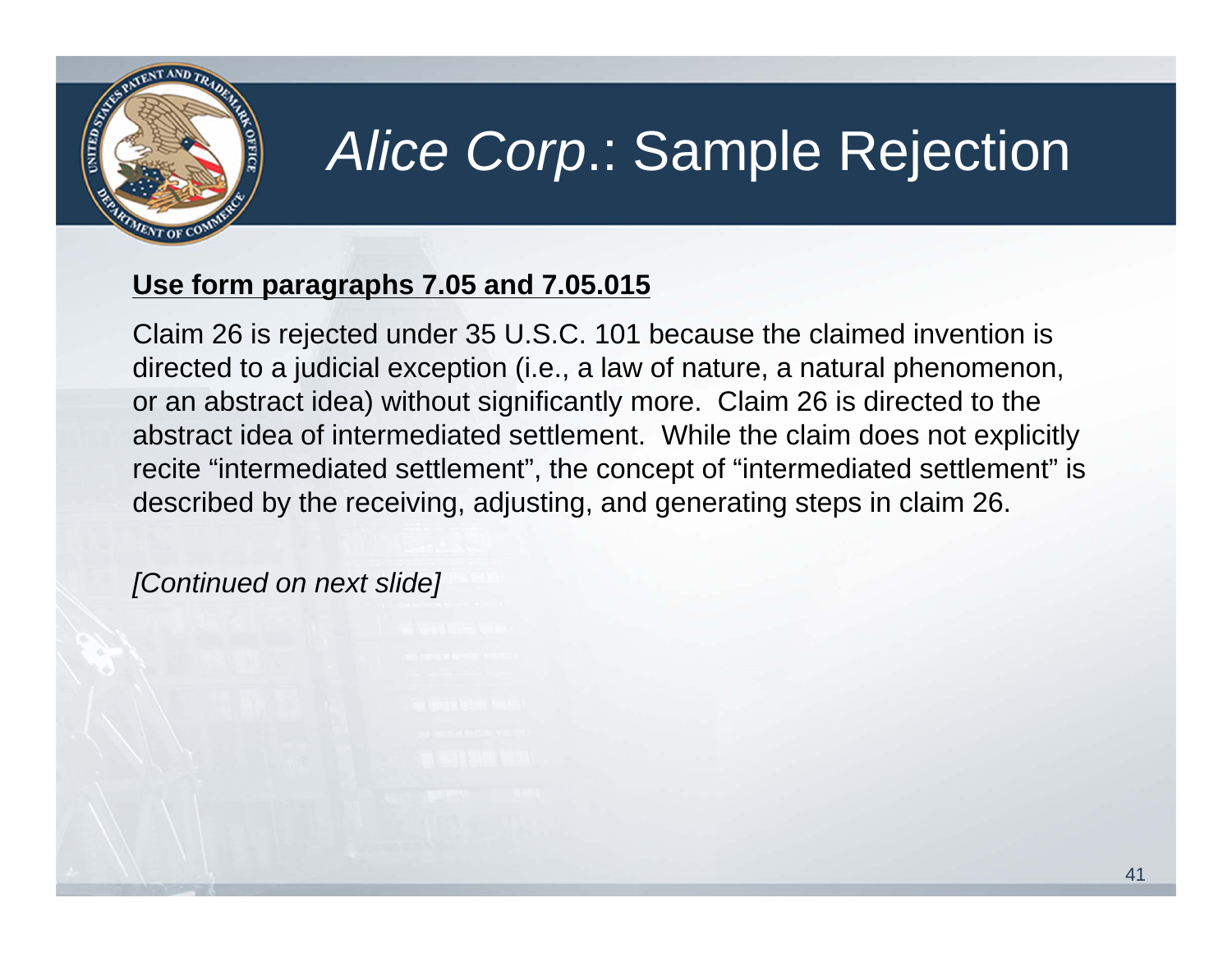

## *Alice Corp*.: Sample Rejection (cont.)

#### *[Continued from previous slide]*

The claim does not include additional elements that are sufficient to amount to significantly more than the judicial exception because the computer as recited is a generic computer component that performs functions (*i.e.*, maintaining "shadow accounts", obtaining data, adjusting account balances, and issuing automated instructions). These are generic computer functions (*i.e.*, record keeping, obtaining data, adjusting balances, and issuing automated instructions) that are well-understood, routine, and conventional activities previously known to the industry. The claim also recites a communications controller, a first party device, and a data storage device, which do not add meaningful limitations to the idea of intermediated settlement beyond generally linking the system to a particular technological environment, that is, implementation via computers. The claim does not amount to significantly more than the underlying abstract idea of intermediated settlement. Accordingly, claim 26 is ineligible.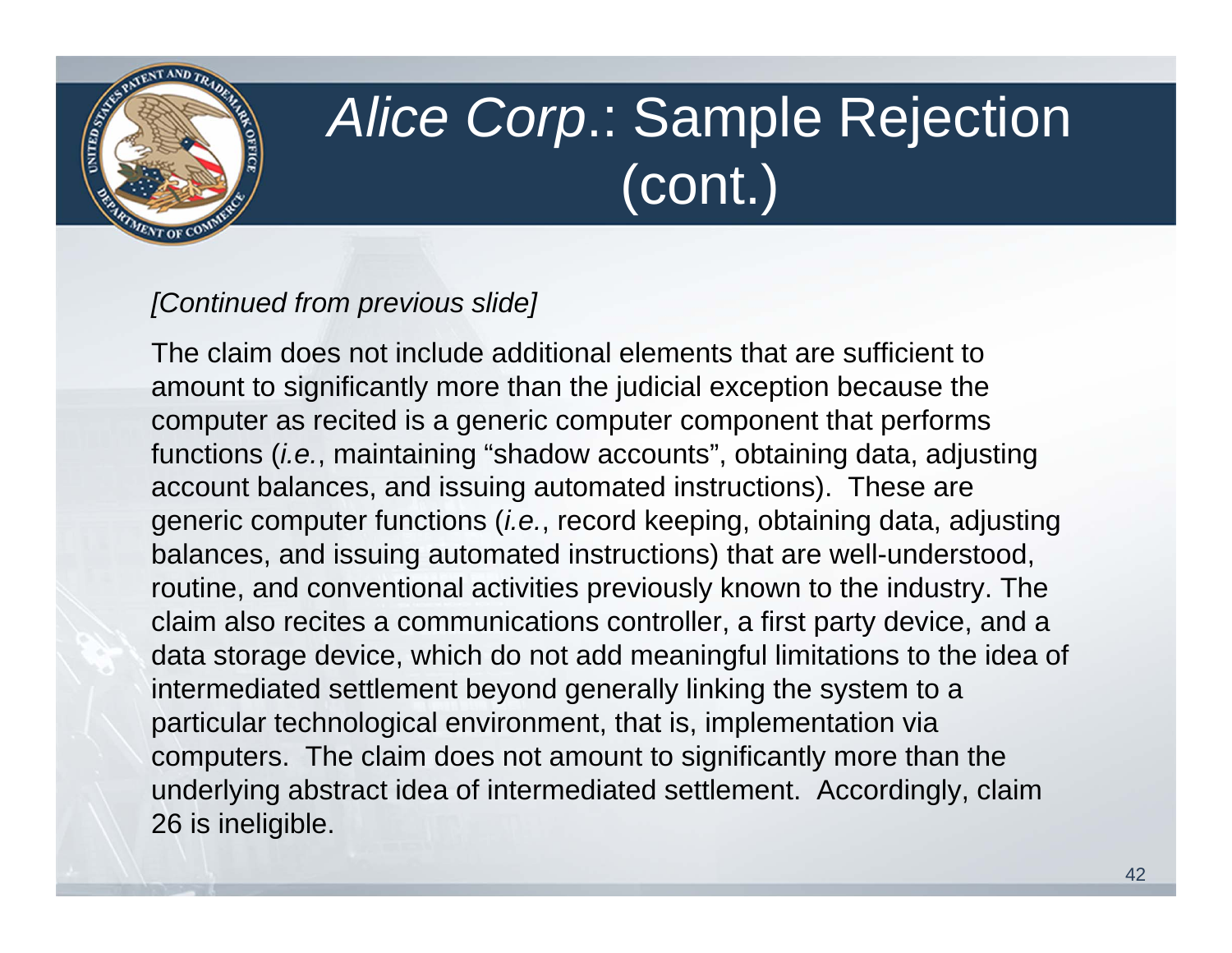

### Next Steps

- • Developing guidance is an ongoing process
	- Updates will be provided based on feedback from the public and the examining corps
		- A public comment period is now open
	- Claim examples are now available to illustrate the analysis set forth in the guidance
		- Nature-based Product Examples are available at: *http://www.uspto.gov/patents/law/exam/mdc\_examples\_naturebased\_products.pdf*
		- Abstract Idea Examples are available at: *http://www.uspto.gov/patents/law/exam/abstract\_idea\_examples.pdf*
		- Additional examples are being developed
	- Pending cases at the Federal Circuit relating to subject matter eligibility may provide additional information